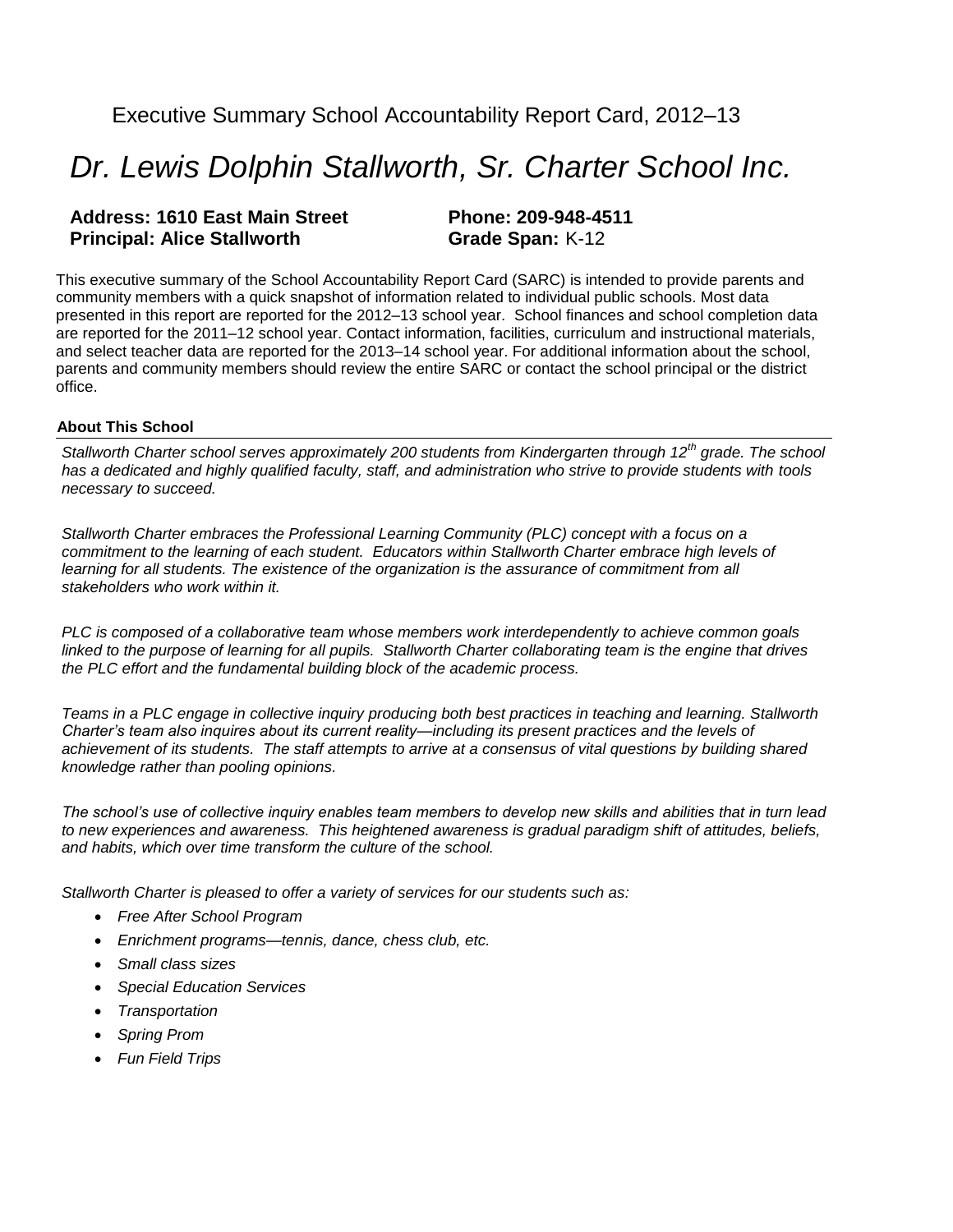### **Student Enrollment**

| Group                               | <b>Enrollment</b> |
|-------------------------------------|-------------------|
| Number of students                  | 193               |
| <b>Black or African American</b>    | 62%               |
| American Indian or Alaska Native    | 0%                |
| Asian                               | 0%                |
| Filipino                            | 0%                |
| Hispanic or Latino                  | 25%               |
| Native Hawaiian or Pacific Islander | 0%                |
| White                               | 4%                |
| Two or More Races                   | 5%                |
| Socioeconomically Disadvantaged     | 71%               |
| English Learners                    | 16%               |
| <b>Students with Disabilities</b>   | 6%                |

### **Teachers**

| <b>Indicator</b>                                               | <b>Teachers</b> |
|----------------------------------------------------------------|-----------------|
| Teachers with full credential                                  |                 |
| Teachers without full credential                               | 2               |
| <b>Teachers Teaching Outside</b><br>Subject Area of Competence |                 |
| Misassignments of Teachers<br>of English Learners              |                 |
| <b>Total Teacher Misassignments</b>                            |                 |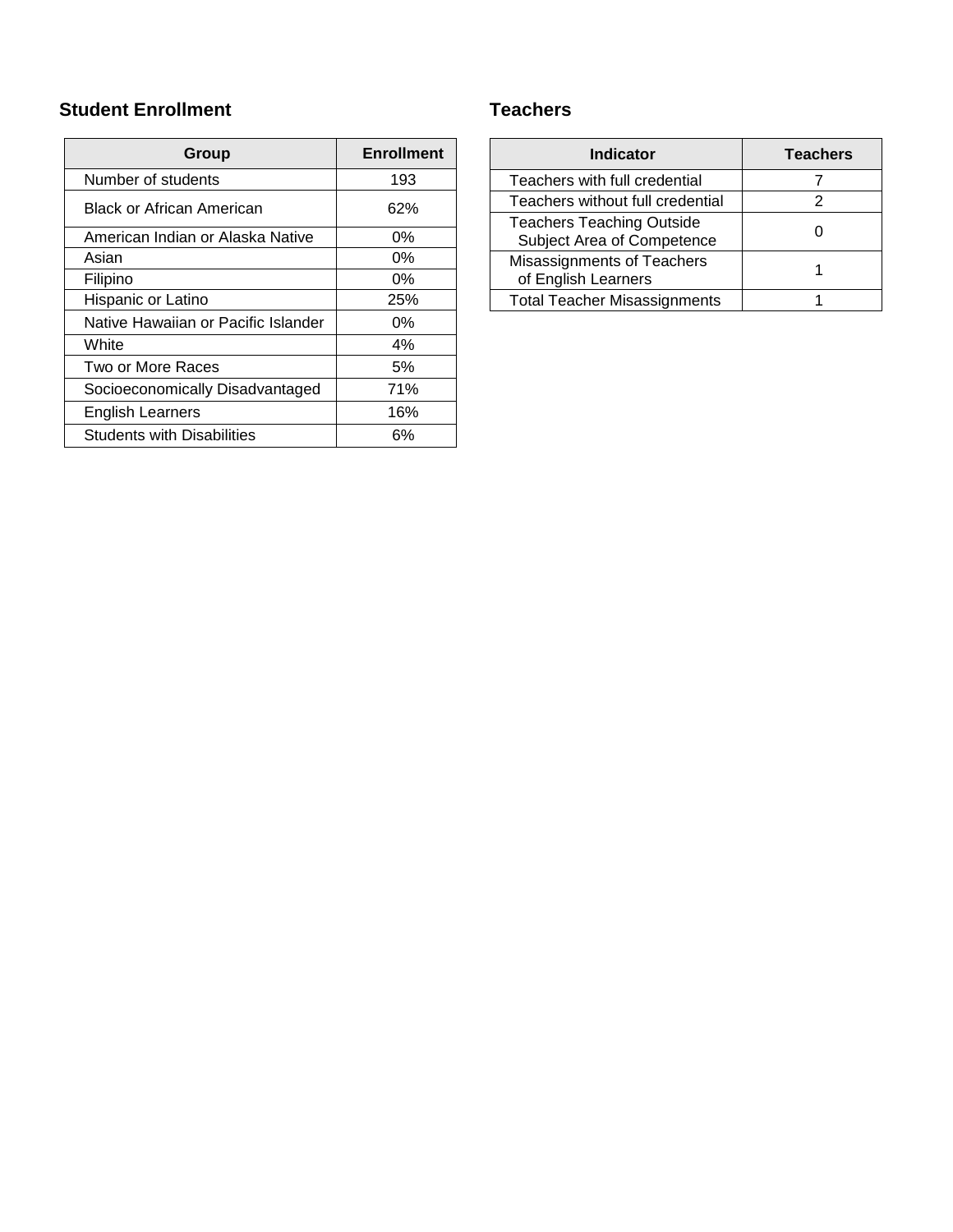### **Student Performance**

| <b>Subject</b>                | <b>Students</b><br><b>Proficient</b><br>and Above on<br>STAR <sup>1</sup> Program<br><b>Results</b> |  |  |
|-------------------------------|-----------------------------------------------------------------------------------------------------|--|--|
| English-Language Arts         | 12.8%                                                                                               |  |  |
| <b>Mathematics</b>            | 7.8%                                                                                                |  |  |
| Science                       | 3.2%                                                                                                |  |  |
| <b>History-Social Science</b> | 9.5%                                                                                                |  |  |

## **Academic Progress<sup>2</sup>**

| <b>Indicator</b>                                                           | Result   |  |  |
|----------------------------------------------------------------------------|----------|--|--|
| 2013 Growth API Score<br>(from 2013 Growth API Report)                     | 541      |  |  |
| Statewide Rank<br>(from 2012 Base API Report)                              |          |  |  |
| Met All 2013 AYP Requirements                                              | N٥       |  |  |
| Number of AYP Criteria Met Out of<br>the Total Number of Criteria Possible | $2$ of 5 |  |  |
| 2013-14 Program Improvement<br>Status (PI Year)                            | З        |  |  |

### **School Facilities**

#### **Summary of Most Recent Site Inspection**

*Safety Equipment Inc. along with the Fire Marshal cleared fire sprinklers and fire extinguisher. The County cleared kitchen cleared for food preparation.*

#### **Repairs Needed**

*Bathrooms removal of graffiti Classroom walls paint & repair Shelves Replace light bulb/light fixture Carpet-replacement*

#### **Corrective Actions Taken or Planned**

*Stallworth Charter roof was repaired by an independent roofing company. The heating/air units were repaired by a HVAC company. Bathroom fixtures—toilets, urinals and latrines were repaired by an independent maintenance contractor. Restrooms, classrooms, hallways were all given fresh coats of paint. Lights and emergency lighting were replaced for safety.* 

 $\overline{a}$ <sup>1</sup> Standardized Testing and Reporting Program assessments used for accountability purposes include the California Standards

Tests, the California Modified Assessment, and the California Alternate Performance Assessment.

 $^2$  The Academic Performance Index is required under state law. Adequate Yearly Progress is required by federal law.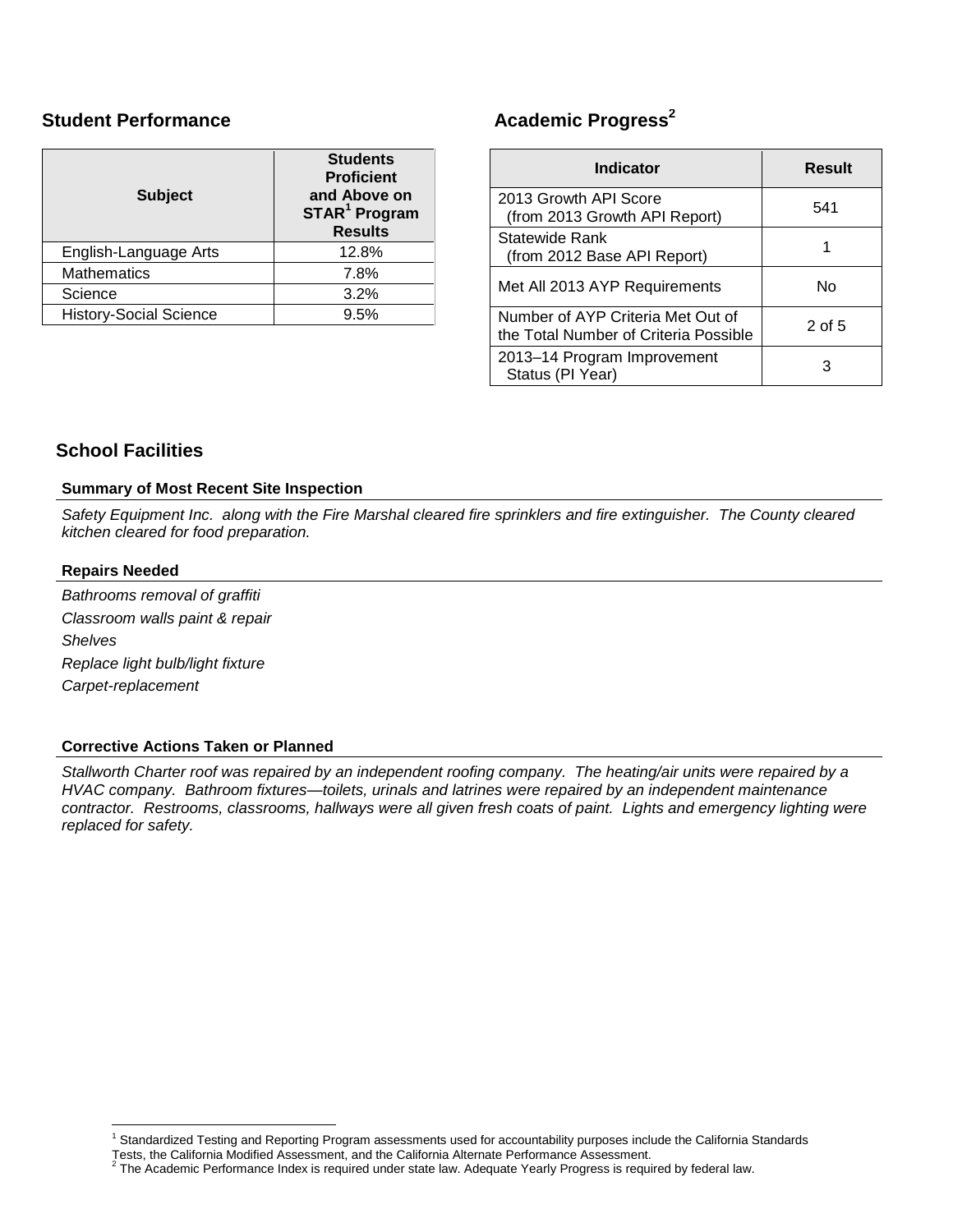## **Curriculum and Instructional Materials**

| <b>Core Curriculum Area</b>                            | <b>Pupils Who Lack</b><br><b>Textbooks and</b><br><b>Instructional</b><br><b>Materials</b> |
|--------------------------------------------------------|--------------------------------------------------------------------------------------------|
| Reading/Language Arts                                  | 0%                                                                                         |
| <b>Mathematics</b>                                     | $0\%$                                                                                      |
| Science                                                | 0%                                                                                         |
| <b>History-Social Science</b>                          | 5%                                                                                         |
| Foreign Language                                       | 0%                                                                                         |
| Health                                                 | 0%                                                                                         |
| Visual and Performing Arts                             | 5%                                                                                         |
| <b>Science Laboratory Equipment</b><br>$(grades 9-12)$ | 20%                                                                                        |

## **School Finances**

| Level              | <b>Expenditures</b><br><b>Per Pupil</b><br>(Unrestricted<br><b>Sources Only)</b> |  |
|--------------------|----------------------------------------------------------------------------------|--|
| <b>School Site</b> | \$6,497                                                                          |  |
| <b>District</b>    | \$9,018                                                                          |  |
| State              | \$8,382                                                                          |  |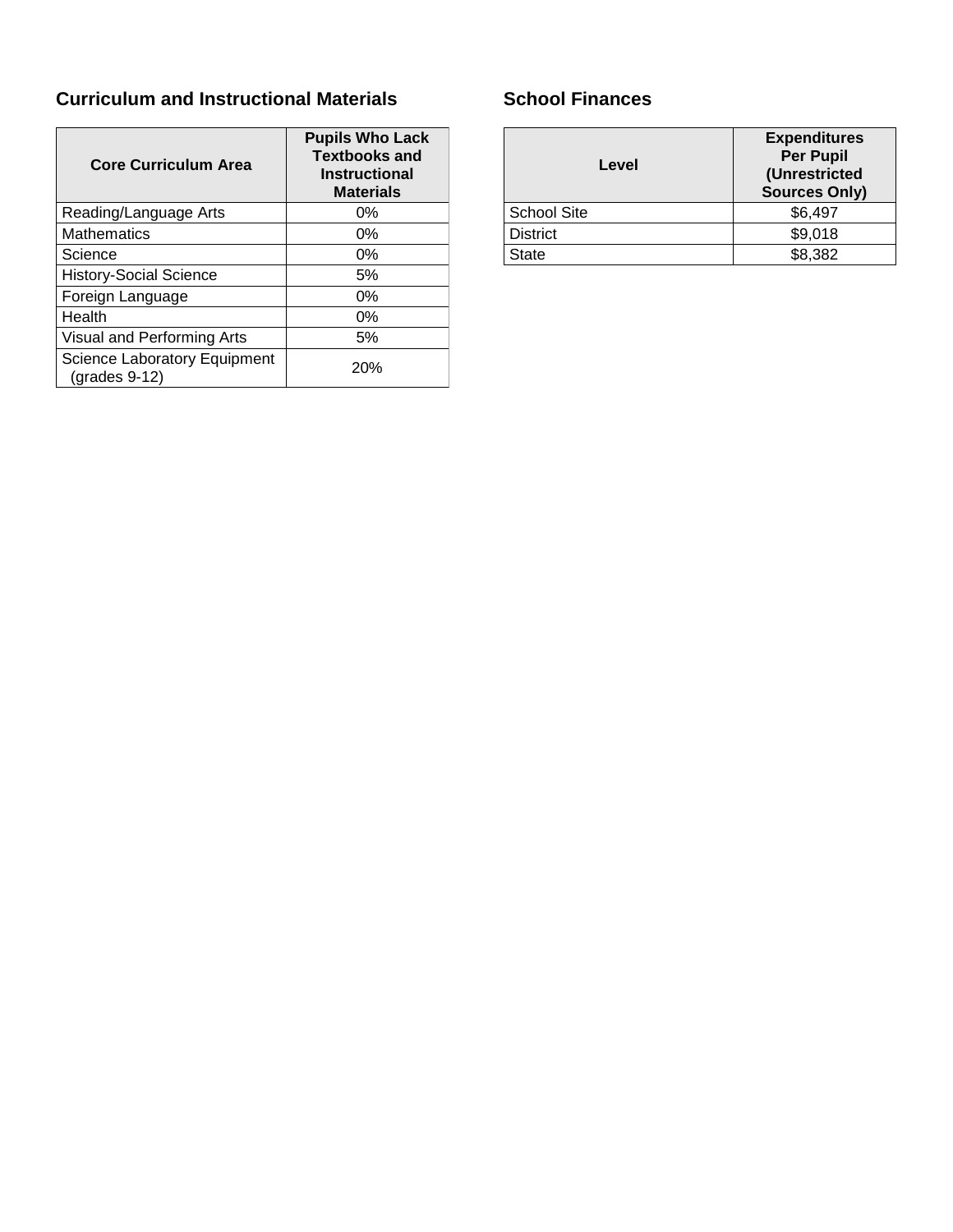## **School Completion**

| Indicator                       | Result     |  |
|---------------------------------|------------|--|
| Graduation Rate (if applicable) | <b>25%</b> |  |

## **Postsecondary Preparation**

| Measure                                                                                                                                   | <b>Percent</b> |
|-------------------------------------------------------------------------------------------------------------------------------------------|----------------|
| Pupils Who Completed a Career<br><b>Technical Education Program and</b><br>Earned a High School Diploma                                   | 0%             |
| <b>Graduates Who Completed All</b><br>Courses Required for University of<br>California or California State<br><b>University Admission</b> | 0%             |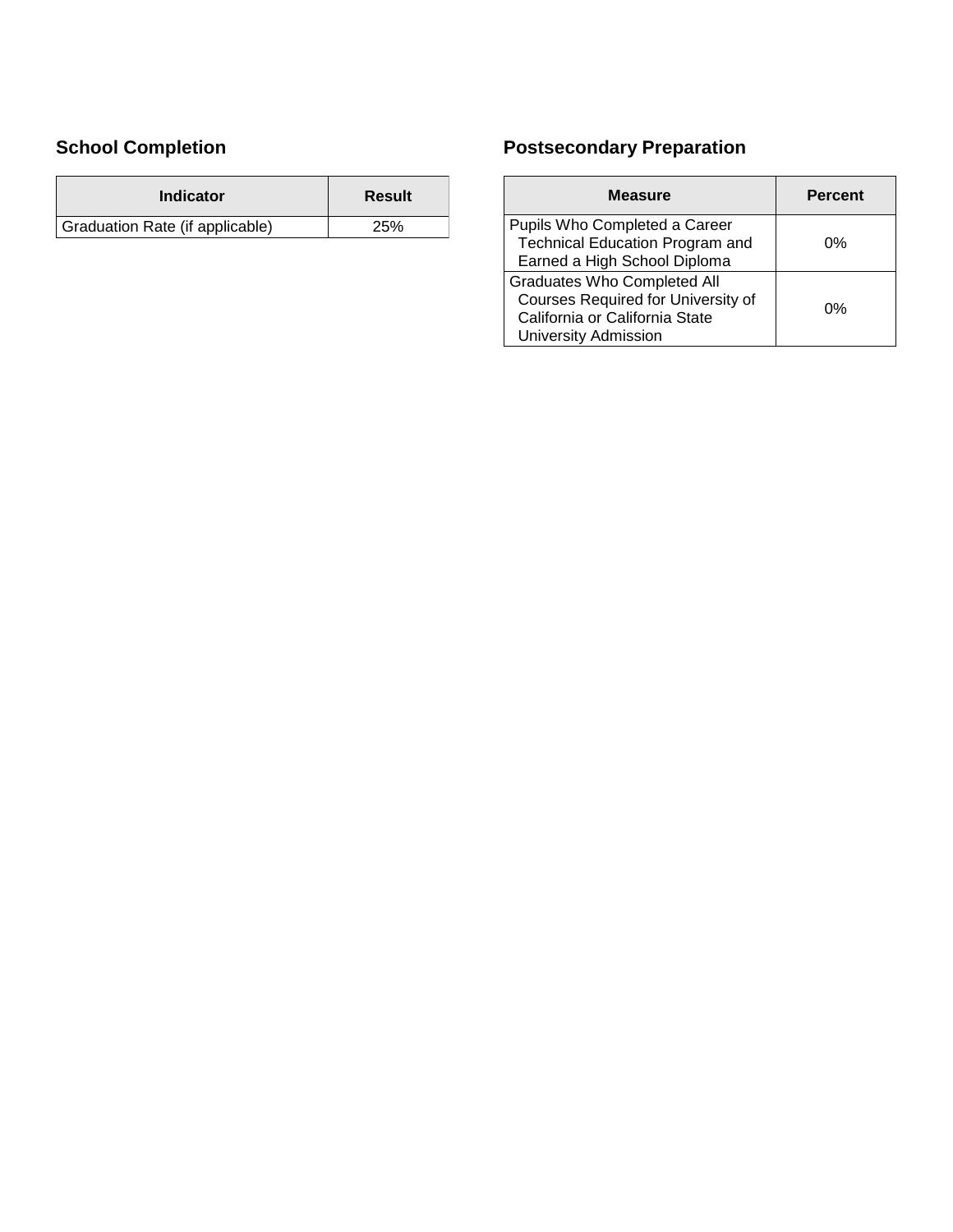## **California Department of Education School Accountability Report Card Reported Using Data from the 2012–13 School Year** *Published During 2013–14*

Every school in California is required by state law to publish a School Accountability Report Card (SARC), by February 1 of each year. The SARC contains information about the condition and performance of each California public school.

- $\triangleright$  For more information about SARC requirements, see the California Department of Education (CDE) SARC Web page at [http://www.cde.ca.gov/ta/ac/sa/.](http://www.cde.ca.gov/ta/ac/sa/)
- $\triangleright$  For additional information about the school, parents and community members should contact the school principal or the district office.

## **I. Data and Access**

### **DataQuest**

DataQuest is an online data tool located on the CDE DataQuest Web page at <http://dq.cde.ca.gov/dataquest/> that contains additional information about this school and comparisons of the school to the district, the county, and the state. Specifically, DataQuest is a dynamic system that provides reports for accountability (e.g., state Academic Performance Index [API], federal Adequate Yearly Progress [AYP]), test data, enrollment, high school graduates, dropouts, course enrollments, staffing, and data regarding English learners.

#### **Internet Access**

Internet access is available at public libraries and other locations that are publicly accessible (e.g., the California State Library). Access to the Internet at libraries and public locations is generally provided on a first-come, first-served basis. Other use restrictions may include the hours of operation, the length of time that a workstation may be used (depending on availability), the types of software programs available on a workstation, and the ability to print documents.

### **Additional Information**

For further information regarding the data elements and terms used in the SARC see the *2012–13 Academic Performance Index Reports Information Guide* located on the CDE API Web page at [http://www.cde.ca.gov/ta/ac/ap/.](http://www.cde.ca.gov/ta/ac/ap/)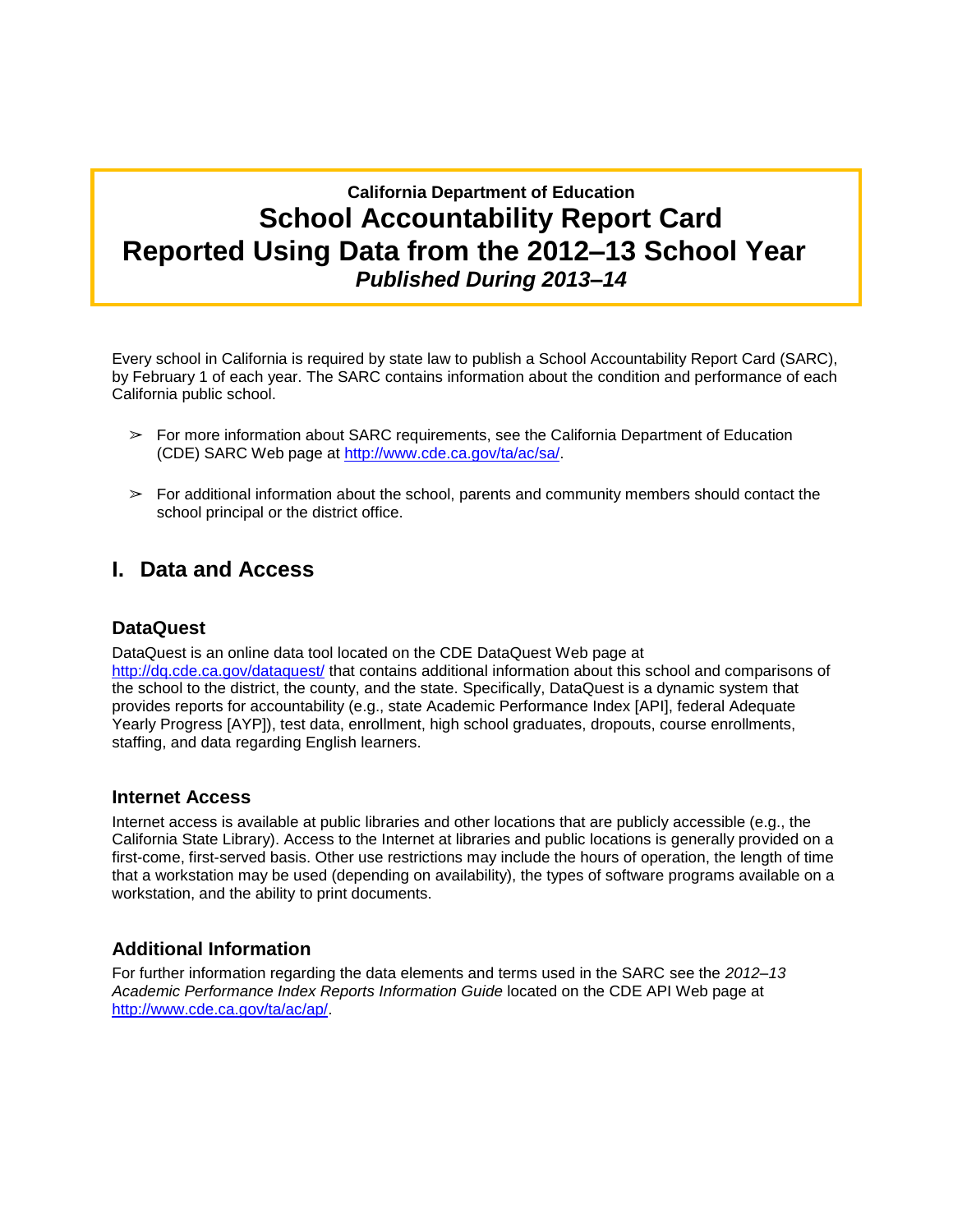## **II. About This School**

| <u>DISTRICT COMMON MINORMALIQUE (SCHOOL FEAL ZUTS-14)</u> |                                         |  |  |  |  |
|-----------------------------------------------------------|-----------------------------------------|--|--|--|--|
| <b>District Name</b>                                      | <b>Stockton Unified School District</b> |  |  |  |  |
| <b>Phone Number</b>                                       | 209-933-7000                            |  |  |  |  |
| <b>Web Site</b>                                           | www.stockton.k12.ca.us                  |  |  |  |  |
| <b>Superintendent</b>                                     | Steven Lowder                           |  |  |  |  |
| <b>E-mail Address</b>                                     | slowder@stockton.k12.ca.us              |  |  |  |  |

### **District Contact Information (School Year 2013–14)**

### **School Contact Information (School Year 2013–14)**

| <b>School Name</b>                       | Dr. Lewis Dolphin Stallworth, Sr. Charter Schools, Inc. |  |  |  |
|------------------------------------------|---------------------------------------------------------|--|--|--|
| <b>Street</b>                            | 1610 East Main Street                                   |  |  |  |
| City, State, Zip                         | Stockton, CA 95205                                      |  |  |  |
| <b>Phone Number</b>                      | 209-948-4511                                            |  |  |  |
| <b>Principal</b>                         | Robin Moorezaid                                         |  |  |  |
| <b>E-mail Address</b>                    | rmoorezaid@stallworthcharter.org                        |  |  |  |
| <b>County-District-School (CDS) Code</b> | 39686760117853                                          |  |  |  |

### **School Description and Mission Statement (School Year 2012–13)**

*Stallworth Charter is a K-12 grade school located in the heart of Stockton, CA. Our vision is to promote a professional learning community that will encourage our students to become lifelong learners and socially responsible adults that benefit their families and their community through education and recreation. Our mission is to produce students who will be academically sound and socially responsible, while embracing the rapid environmental changes and diversity of the 21st Century.*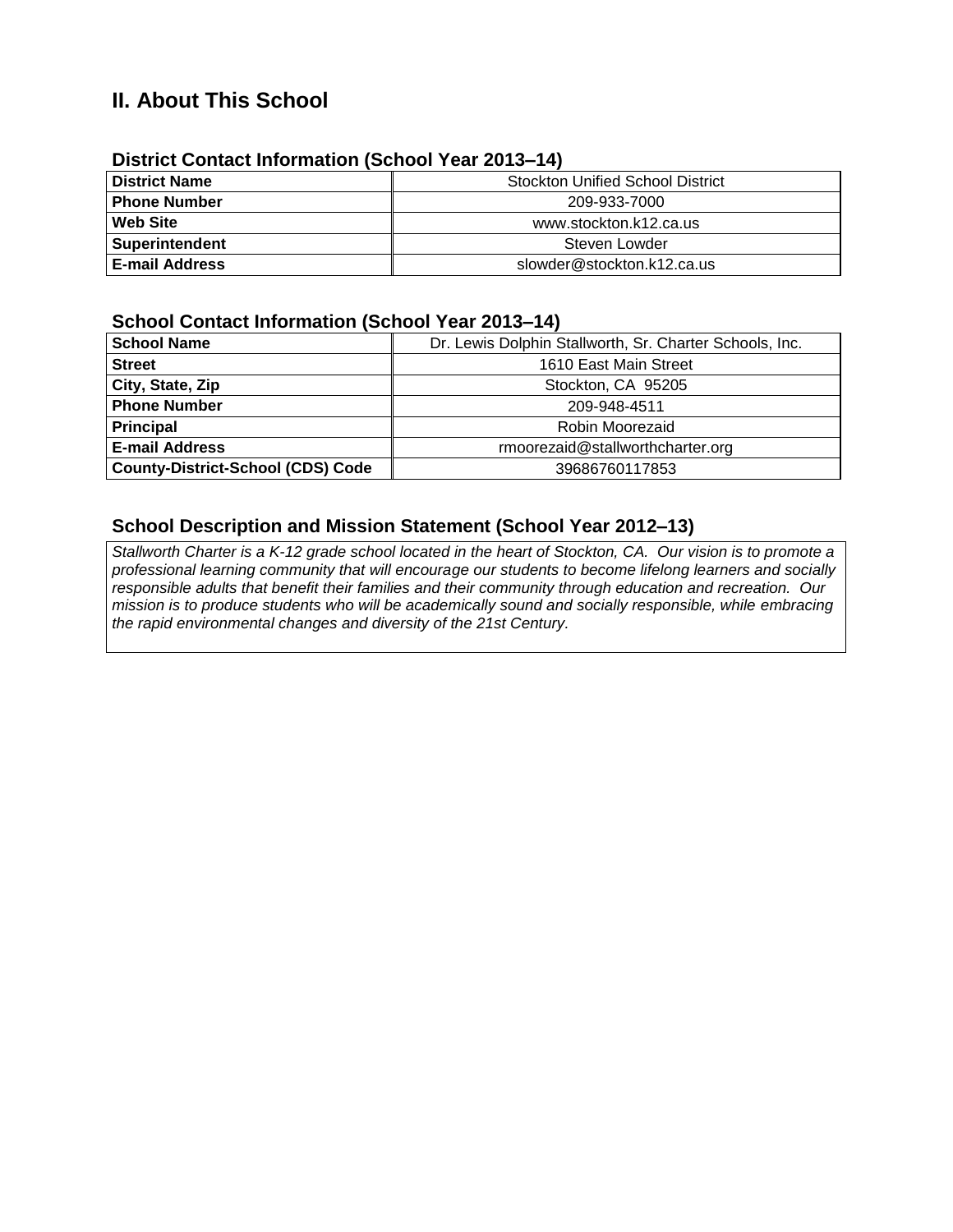### **Opportunities for Parental Involvement (School Year 2012–13)**

#### *Narrative provided by the LEA*

*Stallworth Charter School Parents are given multiple opportunities to engage in school activities through:*

- *Parent Liaison – Visits to the homes and by phone: checking on the concerns of parents and students.*
	- o *Ms Elaine Moonie*
	- o *1610 East Main Street Stockton, CA 95205*
	- o *209-948-4511*
- *Parent-Teacher Conference*
- *Parent-Teacher Association*
	- o *President (Parent)*
		- o *Secretary (Parent)*
		- o *Treasurer (Parent)*
- *Open House (beginning of year) Introduction of staff, classrooms, vision and expectations for the year*
- *Parent Orientation*
- *Attending Field Trips*
- *Parent participation in Classrooms and Afterschool Programs*
- *Through various Media:*
	- o *Newsletters*
	- o *Memos*
	- o *Handouts*
	- o *School Calendar*
	- o *School Cast*
	- o *Website*
- *Family Luncheon in December*
- *Harvest Celebration in October (Family Fun Day)*
- *Assemblies Presentation*
- *Student, Staff & Family Picnic*
- *End of the Year School Celebration (All students perform for parents and receive awards, certificates, etc.*

## **III. Student Performance**

### **Standardized Testing and Reporting Program**

The Standardized Testing and Reporting (STAR) Program consists of several key components, including:

- ➢ **California Standards Tests (CSTs)**, which include English-language arts (ELA) and mathematics in grades two through eleven; science in grades five, eight, and nine through eleven; and historysocial science in grades eight, and nine through eleven.
- ➢ **California Modified Assessment (CMA)**, an alternate assessment that is based on modified achievement standards in ELA for grades three through eleven; mathematics for grades three through seven, Algebra I, and Geometry; and science in grades five and eight, and Life Science in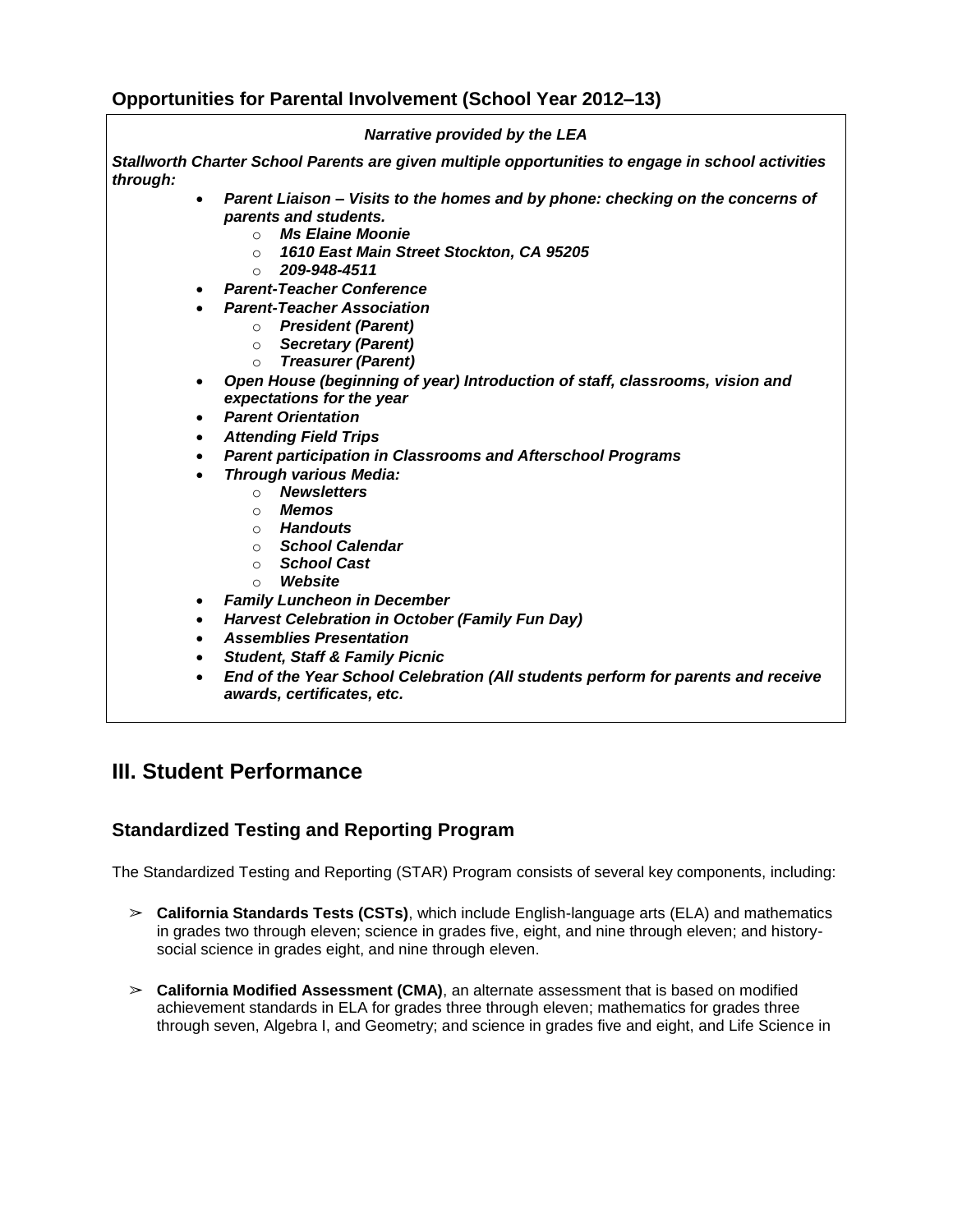grade ten. The CMA is designed to assess those students whose disabilities preclude them from achieving grade-level proficiency on an assessment of the California content standards with or without accommodations.

➢ **California Alternate Performance Assessment (CAPA)**, includes ELA and mathematics in grades two through eleven, and science for grades five, eight, and ten. The CAPA is given to those students with significant cognitive disabilities whose disabilities prevent them from taking either the CSTs with accommodations or modifications or the CMA with accommodations.

The assessments under the STAR Program show how well students are doing in relation to the state content standards. On each of these assessments, student scores are reported as performance levels.

For detailed information regarding the STAR Program results for each grade and performance level, including the percent of students not tested, see the CDE STAR Results Web site at [http://star.cde.ca.gov.](http://star.cde.ca.gov/)

### **Standardized Testing and Reporting Results for All Students – Three-Year Comparison**

|                                         | Percent of Students Scoring at Proficient or Advanced<br>(meeting or exceeding the state standards) |     |       |     |              |                                                 |             |                         |       |
|-----------------------------------------|-----------------------------------------------------------------------------------------------------|-----|-------|-----|--------------|-------------------------------------------------|-------------|-------------------------|-------|
| <b>Subject</b>                          | <b>School</b><br><b>District</b>                                                                    |     |       |     | <b>State</b> |                                                 |             |                         |       |
|                                         |                                                                                                     |     |       |     |              | 2010-11 2011-12 2012-13 2010-11 2011-12 2012-13 | $2010 - 11$ | $ 2011 - 12 2012 - 13 $ |       |
| English-Language<br><b>Arts</b>         | 9%                                                                                                  | 15% | 12.8% | 36% | 38%          | 18%                                             | 54%         | 56%                     | 18.6% |
| <b>Mathematics</b>                      | 6%                                                                                                  | 15% | 9.5%  | 34% | 34%          | 20%                                             | 50%         | 51%                     | 11.6% |
| <b>Science</b>                          | 3%                                                                                                  | 11% | 7.8%  | 30% | 35%          | 20%                                             | 57%         | 60%                     | 18%   |
| <b>History-Social</b><br><b>Science</b> | 5%                                                                                                  | 13% | 3.2%  | 26% | 27%          | 13%                                             | 48%         | 49%                     | 22%   |

Note: Scores are not shown when the number of students tested is ten or less, either because the number of students in this category is too small for statistical accuracy or to protect student privacy.

### **Standardized Testing and Reporting Results by Student Group – Most Recent Year**

|                                                      | Percent of Students Scoring at Proficient or Advanced |                    |                |                                   |  |  |
|------------------------------------------------------|-------------------------------------------------------|--------------------|----------------|-----------------------------------|--|--|
| Group                                                | English-<br><b>Language Arts</b>                      | <b>Mathematics</b> | <b>Science</b> | History-<br><b>Social Science</b> |  |  |
| All Students in the LEA                              | 18.6%                                                 | 11.6%              | 3%             | 10%                               |  |  |
| All Students at the School                           | 18.6%                                                 | 11.6               | 3%             | 10%                               |  |  |
| Male                                                 | 11%                                                   | 4%                 | 8%             | N/D                               |  |  |
| <b>Female</b>                                        | 16%                                                   | 13%                | N/D            | 4%                                |  |  |
| <b>Black or African American</b>                     | 13.7%                                                 | 4.2%               | 5%             | N/D                               |  |  |
| American Indian or Alaska<br><b>Native</b>           | N/D                                                   | N/D                | N/D            | N/D                               |  |  |
| Asian                                                | N/D                                                   | N/D                | N/D            | N/D                               |  |  |
| <b>Filipino</b>                                      | N/D                                                   | N/D                | N/D            | N/D                               |  |  |
| <b>Hispanic or Latino</b>                            | 28.6%                                                 | 35.3%              | N/D            | N/D                               |  |  |
| <b>Native Hawaiian or Pacific</b><br><b>Islander</b> | N/D                                                   | N/D                | N/D            | N/D                               |  |  |
| White                                                | N/D                                                   | N/D                | N/D            | N/D                               |  |  |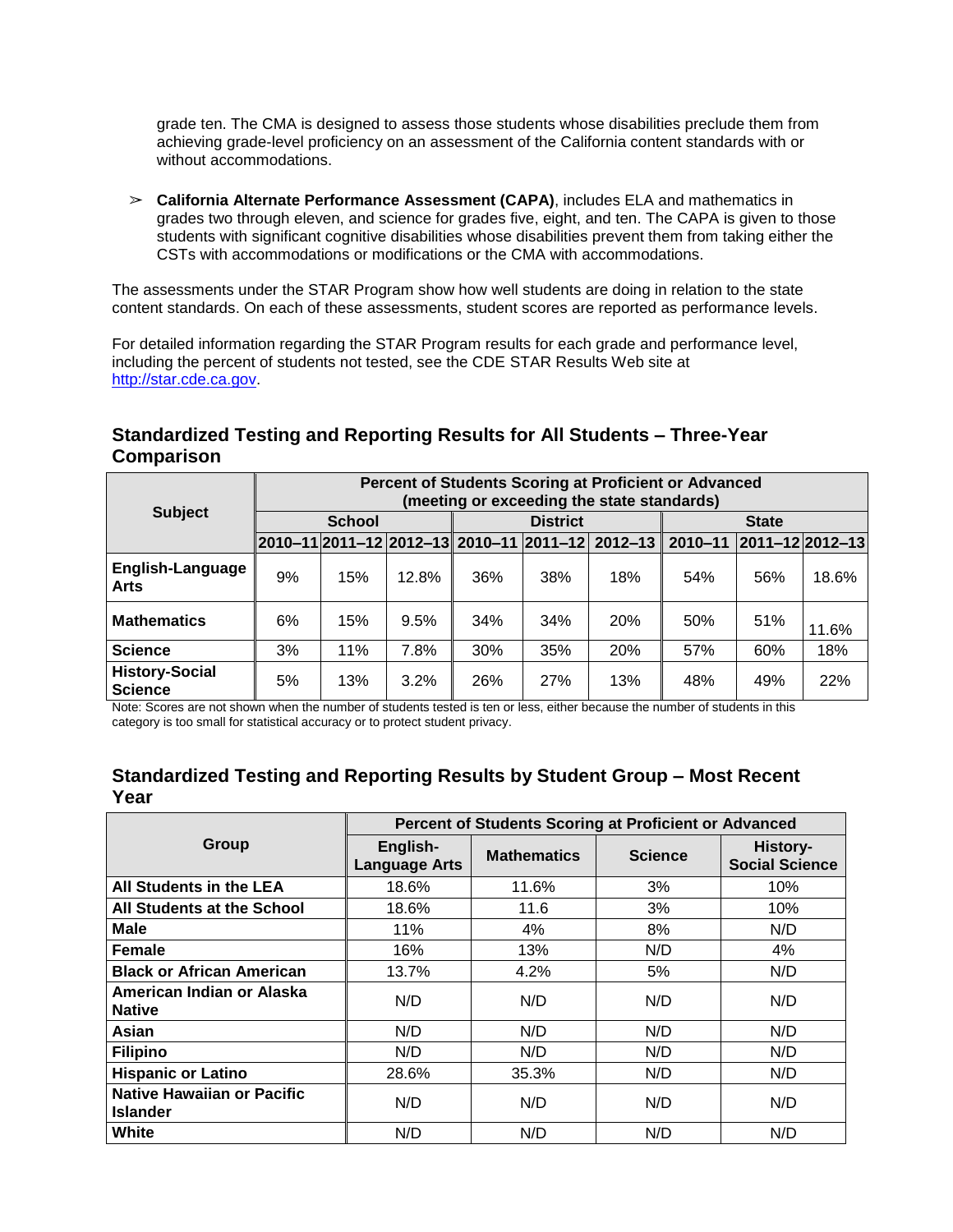| <b>Two or More Races</b>                                       | 18% | N/D | N/D | N/D |
|----------------------------------------------------------------|-----|-----|-----|-----|
| Socioeconomically<br><b>Disadvantaged</b>                      | 14% | 9%  | 6%  | N/D |
| <b>English Learners</b>                                        | 23% | 42% | N/D | N/D |
| <b>Students with Disabilities</b>                              | 18% | 9%  | N/D | N/D |
| <b>Students Receiving Migrant</b><br><b>Education Services</b> | N/D | N/D | N/D | N/D |

Note: Scores are not shown when the number of students tested is ten or less, either because the number of students in this category is too small for statistical accuracy or to protect student privacy.

### **California High School Exit Examination**

The California High School Exit Examination (CAHSEE) is primarily used as a graduation requirement. However, the grade ten results of this exam are also used to establish the percentages of students at three proficiency levels (not proficient, proficient, or advanced) in ELA and mathematics to compute AYP designations required by the federal Elementary and Secondary Education Act (ESEA), also known as No Child Left Behind (NCLB).

For detailed information regarding CAHSEE results, see the CDE CAHSEE Web site at [http://cahsee.cde.ca.gov/.](http://cahsee.cde.ca.gov/)

### **California High School Exit Examination Results for All Grade Ten Students – Three-Year Comparison (if applicable)**

|                                          |               | Percent of Students Scoring at Proficient or Advanced                   |    |                 |     |     |              |     |     |
|------------------------------------------|---------------|-------------------------------------------------------------------------|----|-----------------|-----|-----|--------------|-----|-----|
| <b>Subject</b>                           | <b>School</b> |                                                                         |    | <b>District</b> |     |     | <b>State</b> |     |     |
|                                          |               | 2010-11 2011-12 2012-13 2010-11 2011-12 2012-13 2010-11 2011-12 2012-13 |    |                 |     |     |              |     |     |
| <b>English-Language I</b><br><b>Arts</b> | 0%            | 0%                                                                      | 0% | 45%             | 42% | 44% | 59%          | 56% | 57% |
| <b>Mathematics</b>                       | 0%            | 0%                                                                      | 0% | 43%             | 46% | 49% | 56%          | 58% | 60% |

Note: Scores are not shown when the number of students tested is ten or less, either because the number of students in this category is too small for statistical accuracy or to protect student privacy.

### **California High School Exit Examination Grade Ten Results by Student Group – Most Recent Year (if applicable)**

|                                            |                                 | <b>English-Language Arts</b> |                 | <b>Mathematics</b>              |                   |                 |  |
|--------------------------------------------|---------------------------------|------------------------------|-----------------|---------------------------------|-------------------|-----------------|--|
| Group                                      | <b>Not</b><br><b>Proficient</b> | <b>Proficient</b>            | <b>Advanced</b> | <b>Not</b><br><b>Proficient</b> | <b>Proficient</b> | <b>Advanced</b> |  |
| All Students in the LEA                    | N/D                             | $0\%$                        | 0%              | N/D                             | 0%                | $0\%$           |  |
| All Students at the School                 | N/D                             | 0%                           | 0%              | N/D                             | $0\%$             | 0%              |  |
| Male                                       | N/D                             | N/D                          | N/D             | N/D                             | N/D               | N/D             |  |
| Female                                     | N/D                             | N/D                          | N/D             | N/D                             | N/D               | N/D             |  |
| <b>Black or African American</b>           | N/D                             | N/D                          | N/D             | N/D                             | N/D               | N/D             |  |
| American Indian or Alaska<br><b>Native</b> | N/D                             | N/D                          | N/D             | N/D                             | N/D               | N/D             |  |
| Asian                                      | N/D                             | N/D                          | N/D             | N/D                             | N/D               | N/D             |  |
| <b>Filipino</b>                            | N/D                             | N/D                          | N/D             | N/D                             | N/D               | N/D             |  |
| <b>Hispanic or Latino</b>                  | N/D                             | N/D                          | N/D             | N/D                             | N/D               | N/D             |  |
| Native Hawaiian or Pacific<br>Islander     | N/D                             | N/D                          | N/D             | N/D                             | N/D               | N/D             |  |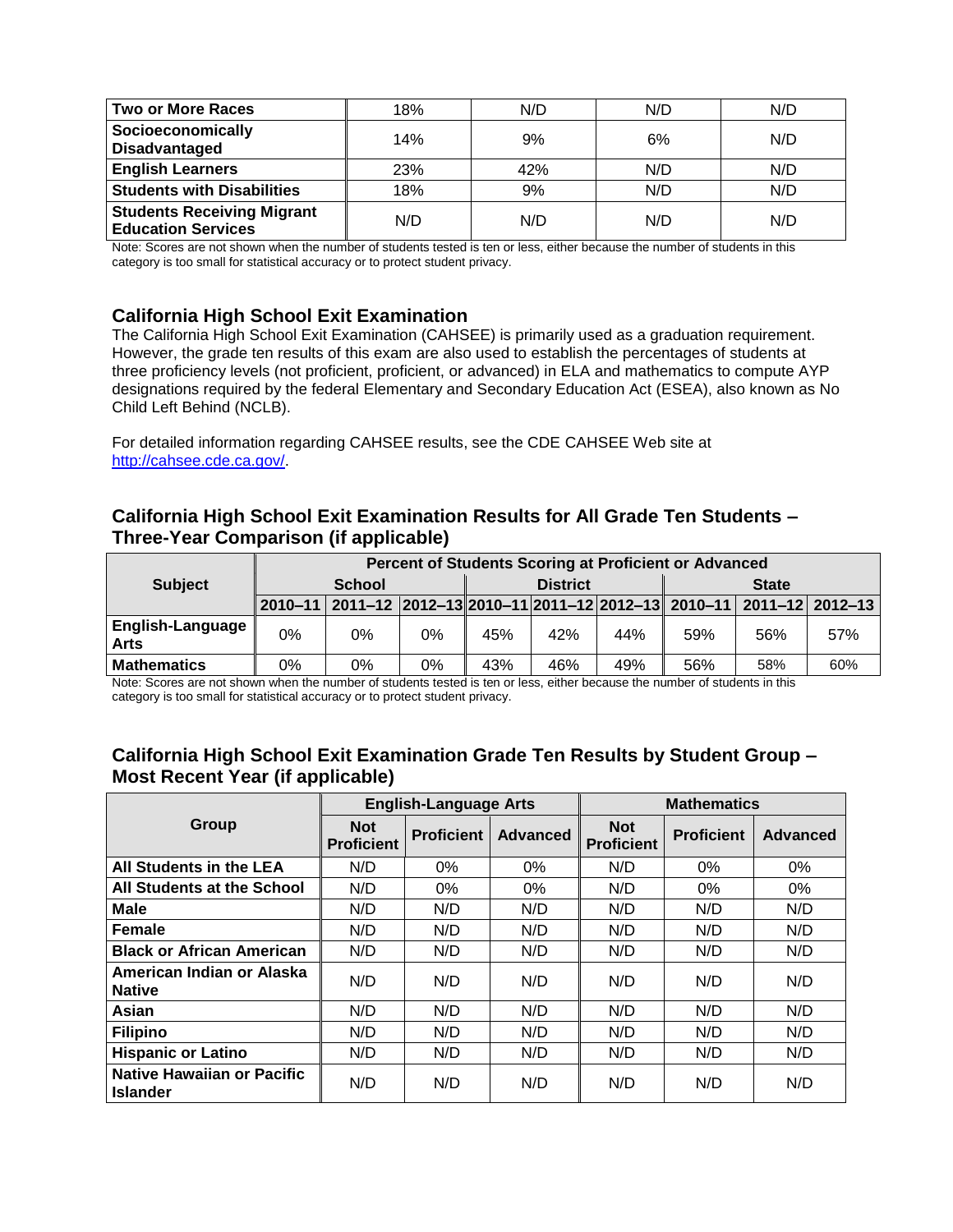| White                                                                    | N/D | N/D | N/D | N/D | N/D | N/D |
|--------------------------------------------------------------------------|-----|-----|-----|-----|-----|-----|
| <b>Two or More Races</b>                                                 | N/D | N/D | N/D | N/D | N/D | N/D |
| Socioeconomically<br><b>Disadvantaged</b>                                | N/D | N/D | N/D | N/D | N/D | N/D |
| <b>English Learners</b>                                                  | N/D | N/D | N/D | N/D | N/D | N/D |
| <b>Students with Disabilities</b>                                        | N/D | N/D | N/D | N/D | N/D | N/D |
| <b>Students Receiving</b><br><b>Migrant Education</b><br><b>Services</b> | N/D | N/D | N/D | N/D | N/D | N/D |

Note: Scores are not shown when the number of students tested is ten or less, either because the number of students in this category is too small for statistical accuracy or to protect student privacy.

### **California Physical Fitness Test Results (School Year 2012–13)**

The California Physical Fitness Test (PFT) is administered to students in grades five, seven, and nine only. This table displays by grade level the percent of students meeting the fitness standards for the most recent testing period. For detailed information regarding this test, and comparisons of a school's test results to the district and state, see the CDE PFT Web page at [http://www.cde.ca.gov/ta/tg/pf/.](http://www.cde.ca.gov/ta/tg/pf/)

| <b>Grade Level</b> | <b>Percent of Students</b><br><b>Meeting Four of Six</b><br><b>Fitness Standards</b> | <b>Percent of Students</b><br><b>Meeting Five of Six</b><br><b>Fitness Standards</b> | <b>Percent of Students</b><br><b>Meeting Six of Six</b><br><b>Fitness Standards</b> |
|--------------------|--------------------------------------------------------------------------------------|--------------------------------------------------------------------------------------|-------------------------------------------------------------------------------------|
|                    | 7.7%                                                                                 | 15.4%                                                                                | 53.8%                                                                               |
|                    | 33.3%                                                                                | <b>20%</b>                                                                           | 20%                                                                                 |
|                    | N/D                                                                                  | N/D                                                                                  | N/C                                                                                 |

Note: Scores are not shown when the number of students tested is ten or less, either because the number of students in this category is too small for statistical accuracy or to protect student privacy.

## **IV. Accountability**

### **Academic Performance Index**

The Academic Performance Index (API) is an annual measure of state academic performance and progress of schools in California. API scores range from 200 to 1,000, with a statewide target of 800. For detailed information about the API, see the CDE API Web page at [http://www.cde.ca.gov/ta/ac/ap/.](http://www.cde.ca.gov/ta/ac/ap/)

### **Academic Performance Index Ranks – Three-Year Comparison**

This table displays the school's statewide and similar schools' API ranks. The *statewide API rank* ranges from 1 to 10. A statewide rank of 1 means that the school has an API score in the lowest ten percent of all schools in the state, while a statewide rank of 10 means that the school has an API score in the highest ten percent of all schools in the state.

The *similar schools API rank* reflects how a school compares to 100 statistically matched "similar schools." A similar schools rank of 1 means that the school's academic performance is comparable to the lowest performing ten schools of the 100 similar schools, while a similar schools rank of 10 means that the school's academic performance is better than at least 90 of the 100 similar schools.

| <b>API Rank</b>        | 2010 | 2011 | 2012 |
|------------------------|------|------|------|
| <b>Statewide</b>       | 475  | 480  | 561  |
| <b>Similar Schools</b> | N/D  | N/D  | N/D  |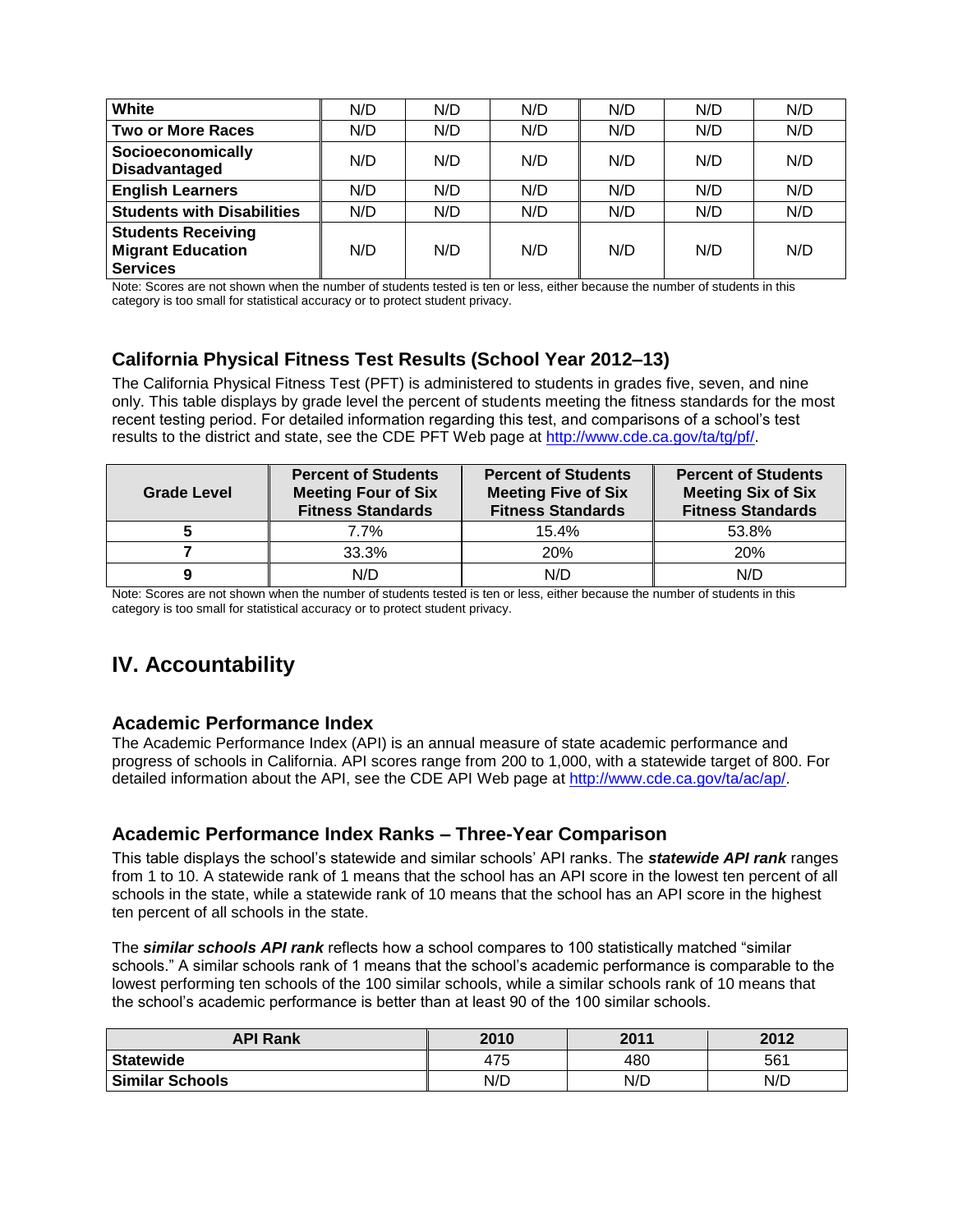| Group                                  | <b>Actual API</b><br>Change<br>$2010 - 11$ | <b>Actual API</b><br>Change<br>$2011 - 12$ | <b>Actual API</b><br>Change<br>$2012 - 13$ |
|----------------------------------------|--------------------------------------------|--------------------------------------------|--------------------------------------------|
| All Students at the School             | 484                                        | 561                                        | 541                                        |
| <b>Black or African American</b>       | 509                                        | 568                                        | 509                                        |
| American Indian or Alaska Native       | 0%                                         | N/D                                        | N/D                                        |
| Asian                                  | N/D                                        | N/D                                        | N/D                                        |
| <b>Filipino</b>                        | N/D                                        | N/D                                        | N/D                                        |
| <b>Hispanic or Latino</b>              | N/D                                        | N/D                                        | 633                                        |
| Native Hawaiian or Pacific Islander    | N/D                                        | N/D                                        | N/D                                        |
| White                                  | N/D                                        | N/D                                        | N/D                                        |
| <b>Two or More Races</b>               | 407                                        | 580                                        | N/D                                        |
| <b>Socioeconomically Disadvantaged</b> | 475                                        | 555                                        | 569                                        |
| <b>English Learners</b>                | N/D                                        | N/D                                        | N/D                                        |
| <b>Students with Disabilities</b>      | N/D                                        | N/D                                        | N/D                                        |

#### **Academic Performance Index Growth by Student Group – Three-Year Comparison**

Note: "N/D" means that no data were available to the CDE or LEA to report. "B" means the school did not have a valid API Base and there is no Growth or target information. "C" means the school had significant demographic changes and there is no Growth or target information.

### **Academic Performance Index Growth by Student Group – 2013 Growth API Comparison**

This table displays, by student group, the number of students included in the API and the 2013 Growth API at the school, LEA, and state level.

| Group                                                | <b>Number</b><br>Οf<br><b>Students</b> | <b>School</b> | <b>Number</b><br>οf<br><b>Students</b> | <b>LEA</b> | <b>Number</b><br><b>of</b><br><b>Students</b> | <b>State</b> |
|------------------------------------------------------|----------------------------------------|---------------|----------------------------------------|------------|-----------------------------------------------|--------------|
| All Students at the<br><b>School</b>                 | 97                                     | 541           | 97                                     | 541        | 4,655,989                                     | 790          |
| <b>Black or African</b><br>American                  | 57                                     | 509           | 57                                     | 509        | 296,463                                       | 708          |
| American Indian or<br><b>Alaska Native</b>           | 1                                      |               | 1                                      |            | 30,394                                        | 743          |
| Asian                                                | 0                                      | $\Omega$      | $\Omega$                               | $\Omega$   | 406,527                                       | 906          |
| <b>Filipino</b>                                      | $\Omega$                               | $\Omega$      | $\Omega$                               | $\Omega$   | 121,054                                       | 867          |
| <b>Hispanic or Latino</b>                            | 21                                     | 633           | 21                                     | 633        | 2,438,951                                     | 744          |
| <b>Native Hawaiian or</b><br><b>Pacific Islander</b> | 0                                      | $\Omega$      | 0                                      | $\Omega$   | 25,351                                        | 774          |
| White                                                | $\overline{2}$                         | 0             | 2                                      | $\Omega$   | 1,200,127                                     | 853          |
| <b>Two or More Races</b>                             | 3                                      | $\Omega$      | 3                                      | $\Omega$   | 0                                             | 0            |
| Socioeconomically<br><b>Disadvantaged</b>            | 67                                     | 569           | 67                                     | 569        | 2,774,640                                     | 743          |
| <b>English Learners</b>                              | 9                                      | 0             | 9                                      | $\Omega$   | 1,482,316                                     | 721          |
| <b>Students with Disabilities</b>                    | 10                                     | $\Omega$      | 10                                     | $\Omega$   | 527,476                                       | 615          |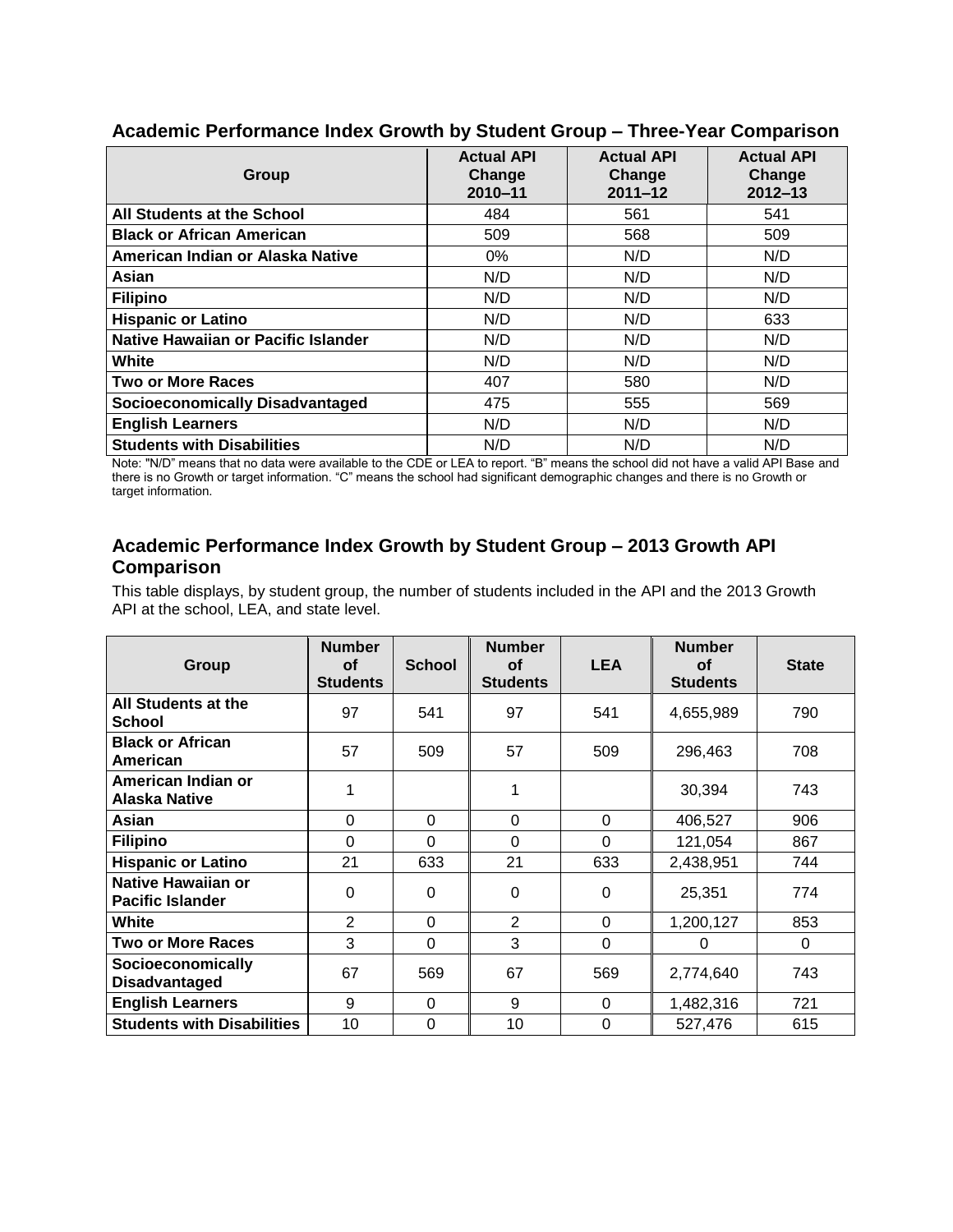### **Adequate Yearly Progress**

The federal ESEA requires that all schools and districts meet the following Adequate Yearly Progress (AYP) criteria:

- Participation rate on the state's standards-based assessments in ELA and mathematics
- Percent proficient on the state's standards-based assessments in ELA and mathematics
- API as an additional indicator
- Graduation rate (for secondary schools)

For detailed information about AYP, including participation rates and percent proficient results by student group, see the CDE AYP Web page at [http://www.cde.ca.gov/ta/ac/ay/.](http://www.cde.ca.gov/ta/ac/ay/)

### **Adequate Yearly Progress Overall and by Criteria (School Year 2012–13)**

| <b>AYP Criteria</b>                            | <b>School</b> | <b>District</b> |
|------------------------------------------------|---------------|-----------------|
| <b>Made AYP Overall</b>                        | No            | No              |
| Met Participation Rate - English-Language Arts | Yes           | Yes             |
| Met Participation Rate - Mathematics           | Yes           | Yes             |
| Met Percent Proficient - English-Language Arts | No            | No              |
| <b>Met Percent Proficient - Mathematics</b>    | No            | No              |
| <b>Met API Criteria</b>                        | No            | Yes             |
| <b>Met Graduation Rate</b>                     | N/D           | No              |

### **Federal Intervention Program (School Year 2013–14)**

Schools and districts receiving federal Title I funding enter Program Improvement (PI) if they do not make AYP for two consecutive years in the same content area (ELA or mathematics) or on the same indicator (API or graduation rate). After entering PI, schools and districts advance to the next level of intervention with each additional year that they do not make AYP. For detailed information about PI identification, see the CDE PI Status Determinations Web page: [http://www.cde.ca.gov/ta/ac/ay/tidetermine.asp.](http://www.cde.ca.gov/ta/ac/ay/tidetermine.asp)

| <b>Indicator</b>                                    | <b>School</b> | <b>District</b> |
|-----------------------------------------------------|---------------|-----------------|
| <b>Program Improvement Status</b>                   | Yes           | Yes             |
| <b>First Year of Program Improvement</b>            | No            | No.             |
| Year in Program Improvement                         |               |                 |
| Number of Schools Currently in Program Improvement  | N/A           | 12              |
| Percent of Schools Currently in Program Improvement | N/A           | 24%             |

Note: Cells shaded in black or with N/A values do not require data.

## **V. School Climate**

#### **Student Enrollment by Grade Level (School Year 2012–13)**

| <b>Grade Level</b> | <b>Number of Students</b> |
|--------------------|---------------------------|
| Kindergarten       | 13                        |
| Grade 1            | 24                        |
| Grade 2            | 23                        |
| Grade 3            | 23                        |
| Grade 4            | 10                        |
| Grade 5            | 11                        |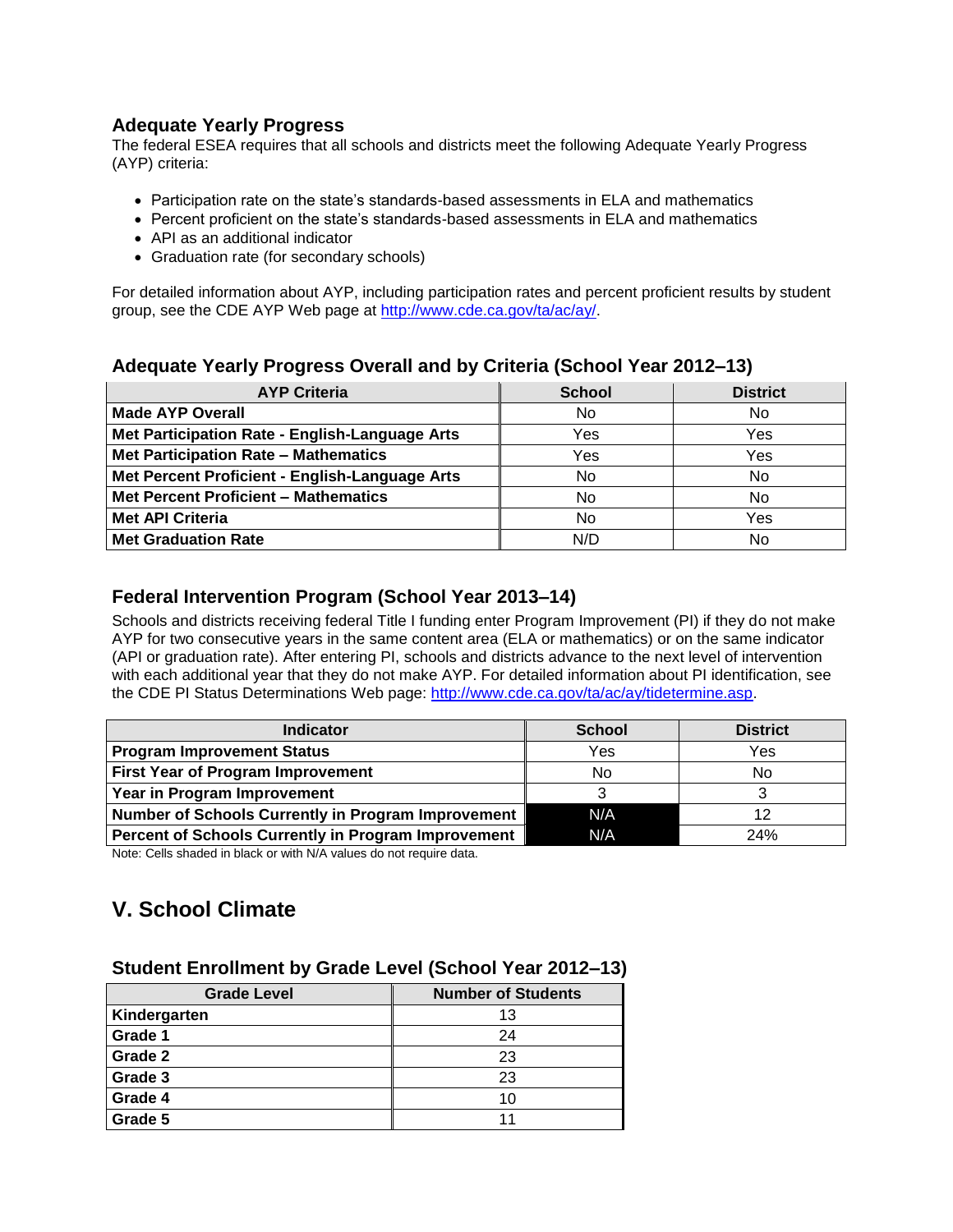| Grade 6                    | 12  |
|----------------------------|-----|
| Grade 7                    | 15  |
| Grade 8                    |     |
| <b>Ungraded Elementary</b> | 10  |
| Grade 9                    | 12  |
| Grade 10                   | 13  |
| Grade 11                   |     |
| Grade 12                   | 10  |
| <b>Ungraded Secondary</b>  | 3   |
| <b>Total Enrollment</b>    | 193 |

## **Student Enrollment by Student Group (School Year 2012–13)**

| Group                                  | <b>Percent of</b><br><b>Total Enrollment</b> |
|----------------------------------------|----------------------------------------------|
| <b>Black or African American</b>       | 121                                          |
| American Indian or Alaska Native       | Ω                                            |
| Asian                                  | ი                                            |
| <b>Filipino</b>                        | O                                            |
| <b>Hispanic or Latino</b>              | 49                                           |
| Native Hawaiian or Pacific Islander    | Ω                                            |
| White                                  | 7                                            |
| <b>Two or More Races</b>               | 10                                           |
| <b>Socioeconomically Disadvantaged</b> | 79                                           |
| <b>English Learners</b>                | 30                                           |
| <b>Students with Disabilities</b>      | 12                                           |

## **Average Class Size and Class Size Distribution (Elementary)**

| Grade<br>Level | Avg.<br><b>Class</b><br><b>Size</b> |          | $2010 - 11$<br><b>Number of</b><br>Classes* |          | Avg.<br><b>Class</b><br><b>Size</b> | $2011 - 12$<br><b>Number of</b><br>Classes* |           |       | Avg.<br><b>Class</b><br><b>Size</b> |          | $2012 - 13$<br><b>Number of</b><br>Classes* |          |
|----------------|-------------------------------------|----------|---------------------------------------------|----------|-------------------------------------|---------------------------------------------|-----------|-------|-------------------------------------|----------|---------------------------------------------|----------|
|                |                                     | $1 - 20$ | $21 - 32$                                   | $33+$    |                                     | $1 - 20$                                    | $21 - 32$ | $33+$ |                                     | $1 - 20$ | $21 - 32$                                   | $33+$    |
| K              | 20                                  |          | 0                                           | 0        | 13                                  | 2                                           | 0         | 0     | 23                                  | 0        |                                             | 0        |
|                | 20                                  |          | 0                                           | $\Omega$ | 11                                  |                                             | 0         | 0     | 23                                  | 0        | 1                                           | 0        |
| $\mathbf{2}$   | 9                                   |          | 0                                           | 0        | 4                                   |                                             | 0         | 0     | 23                                  | 0        | 1                                           | 0        |
| 3              | 15                                  |          | 0                                           | $\Omega$ |                                     |                                             | 0         | 0     | 23                                  | 0        | 1                                           | 0        |
| 4              | 10                                  |          | 0                                           | $\Omega$ | 0                                   | $\Omega$                                    | $\Omega$  | 0     | 29                                  | 0        |                                             | 0        |
| 5              | 15                                  |          | 0                                           | 0        | 5                                   |                                             | 0         | 0     | 29                                  | 0        |                                             | 0        |
| 6              | 15                                  |          | 0                                           | $\Omega$ | 0                                   | $\Omega$                                    | 0         | 0     | 29                                  | 0        |                                             | $\Omega$ |
| Other          | 15                                  |          | 0                                           | 0        | 3                                   |                                             | 0         | 0     | 0                                   | 0        | 0                                           | 0        |

\* Number of classes indicates how many classes fall into each size category (a range of total students per class).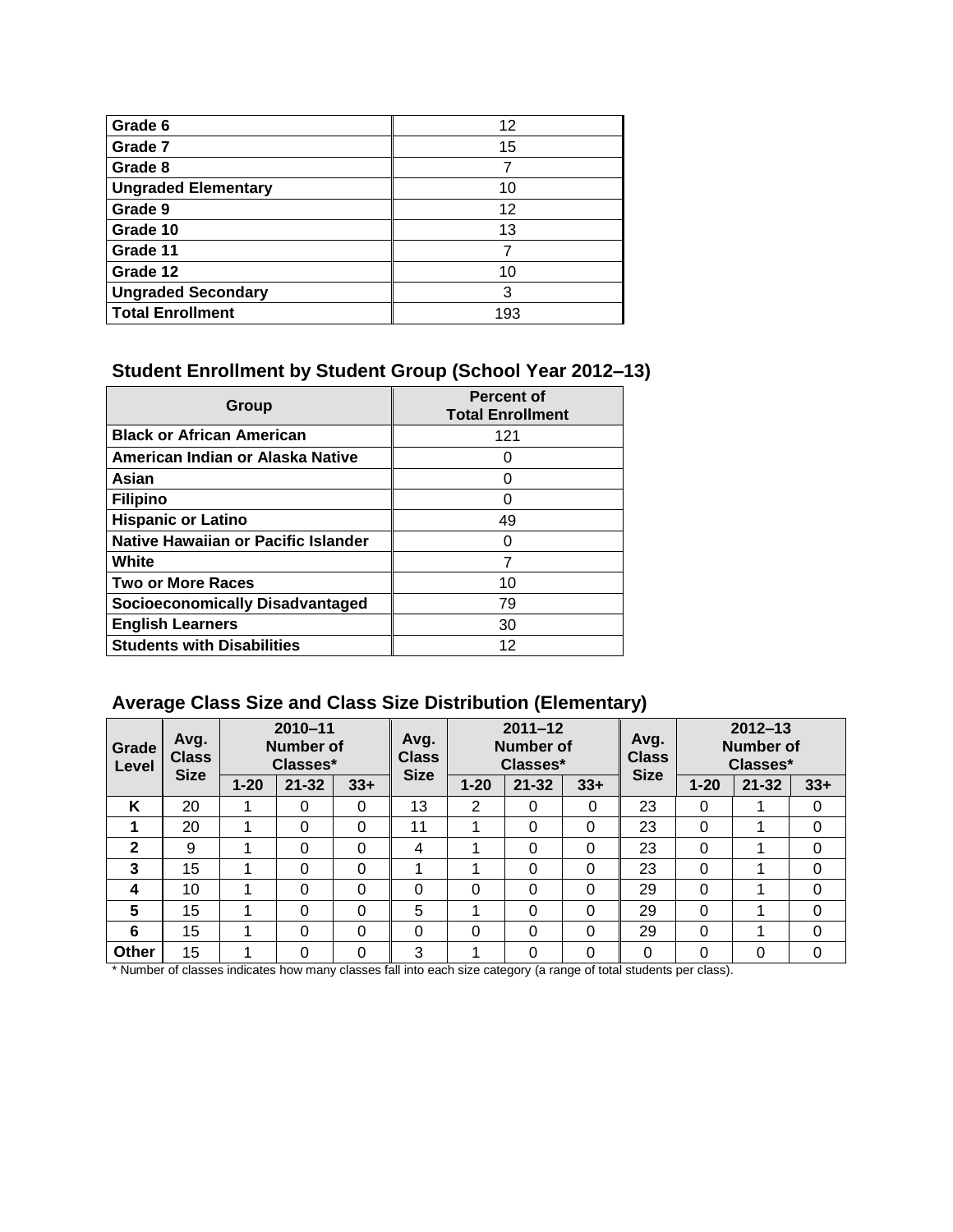| - - - - <del>-</del> -<br><b>Subject</b> | $2010 - 11$<br>Avg.<br>Number of<br><b>Class</b><br>Classes* |          | Avg.<br><b>Class</b> | $2011 - 12$<br><b>Number of</b><br>Classes* |             | Avg.<br><b>Class</b> | $2012 - 13$<br>Number of<br>Classes* |       |             |          |           |       |
|------------------------------------------|--------------------------------------------------------------|----------|----------------------|---------------------------------------------|-------------|----------------------|--------------------------------------|-------|-------------|----------|-----------|-------|
|                                          | <b>Size</b>                                                  | $1 - 22$ | 23-32                | $33+$                                       | <b>Size</b> | $1 - 22$             | 23-32                                | $33+$ | <b>Size</b> | $1 - 22$ | $23 - 32$ | $33+$ |
| <b>English</b>                           | 20                                                           |          |                      | 0                                           | 11.3        | 3                    |                                      |       | 11.5        | 6        | 0         | 0     |
| <b>Mathematics</b>                       | $\Omega$                                                     | 0        | 0                    | 0                                           | 6.3         | 3                    | 0                                    | 0     | 10.4        | 5        | 0         | 0     |
| <b>Science</b>                           | 10                                                           |          | 0                    | 0                                           | 10.7        | 3                    | 0                                    |       | 9.6         | 5        | 0         | 0     |
| <b>Social</b><br><b>Science</b>          | 18                                                           | 2        | $\Omega$             | 0                                           | 0           | 0                    | 0                                    | 0     | 10.4        |          | 0         | 0     |

### **Average Class Size and Class Size Distribution (Secondary)**

\* Number of classes indicates how many classrooms fall into each size category (a range of total students per classroom). At the secondary school level, this information is reported by subject area rather than grade level.

### **School Safety Plan (School Year 2012–13)**

*Stallworth Charter School recognizes the existence of the possibility of a hostile attack, sabotage, or other violent action, as well as disaster/crisis resulting from fire, natural causes, or acts of school violence. Because of the reality of such an event and the state of the world today, Stallworth Carter School Faculty, Staff, Students, Parents, and Community Leaders are committed to providing the safest environment possible.*

*We have prepared the school safety plan to provide a framework in which the school can plan for and perform its respective emergency functions during school crisis situations. It is further designed to assist the staff in following the procedure with the greatest possible speed and safety. Regardless of the prescribed procedures, training, and instruction, we acknowledge that the sound judgment of the Administration and staff is an integral part of safety management.* 

| Rate               | <b>School</b><br>$2010 - 11$ | <b>School</b><br>$2011 - 12$ | <b>School</b><br>$2012 - 13$ | <b>District</b><br>2010-11 | <b>District</b><br>$2011 - 12$ | <b>District</b><br>$2012 - 13$ |
|--------------------|------------------------------|------------------------------|------------------------------|----------------------------|--------------------------------|--------------------------------|
| <b>Suspensions</b> | 21.0                         | 19.0                         | 14.6                         | 21.00                      | 19.0                           | 11.0                           |
| <b>Expulsions</b>  | 1.0                          | 0.0                          | 0.4                          | 0.8                        | 1.0                            | 0.0                            |

#### **Suspensions and Expulsions**

## **VI. School Facilities**

### **School Facility Conditions and Planned Improvements (School Year 2013–14)**

*Using the most recent Facility Inspection Tool (FIT) data Stallworth Charter School's safety, cleanliness*  and adequacy of the school facility overall rating is to be determined. The school has corrected all *previous deficiencies and repainted all wash rooms, hallways, and gymnasium. All classroom and hallway lighting was replaces. Plumbing for boys and girls washrooms repaired. All hand rails and banisters have been repaired.* 

*Stallworth Charter has added two Computer Labs for students and all carpet is being replaced throughout the school. There are no other needed maintenance needs or repairs at this time. Stallworth Charter has increased the monitoring of students who use the facility to help maintain a positive and safe learning environment and to eliminate safety hazards on the property.*

### **School Facility Good Repair Status (School Year 2013–14)**

Using the most recent FIT data (or equivalent), provide the following:

- Determination of repair status for systems listed
- Description of any needed maintenance to ensure good repair
- The year and month in which the data were collected
- The Overall Rating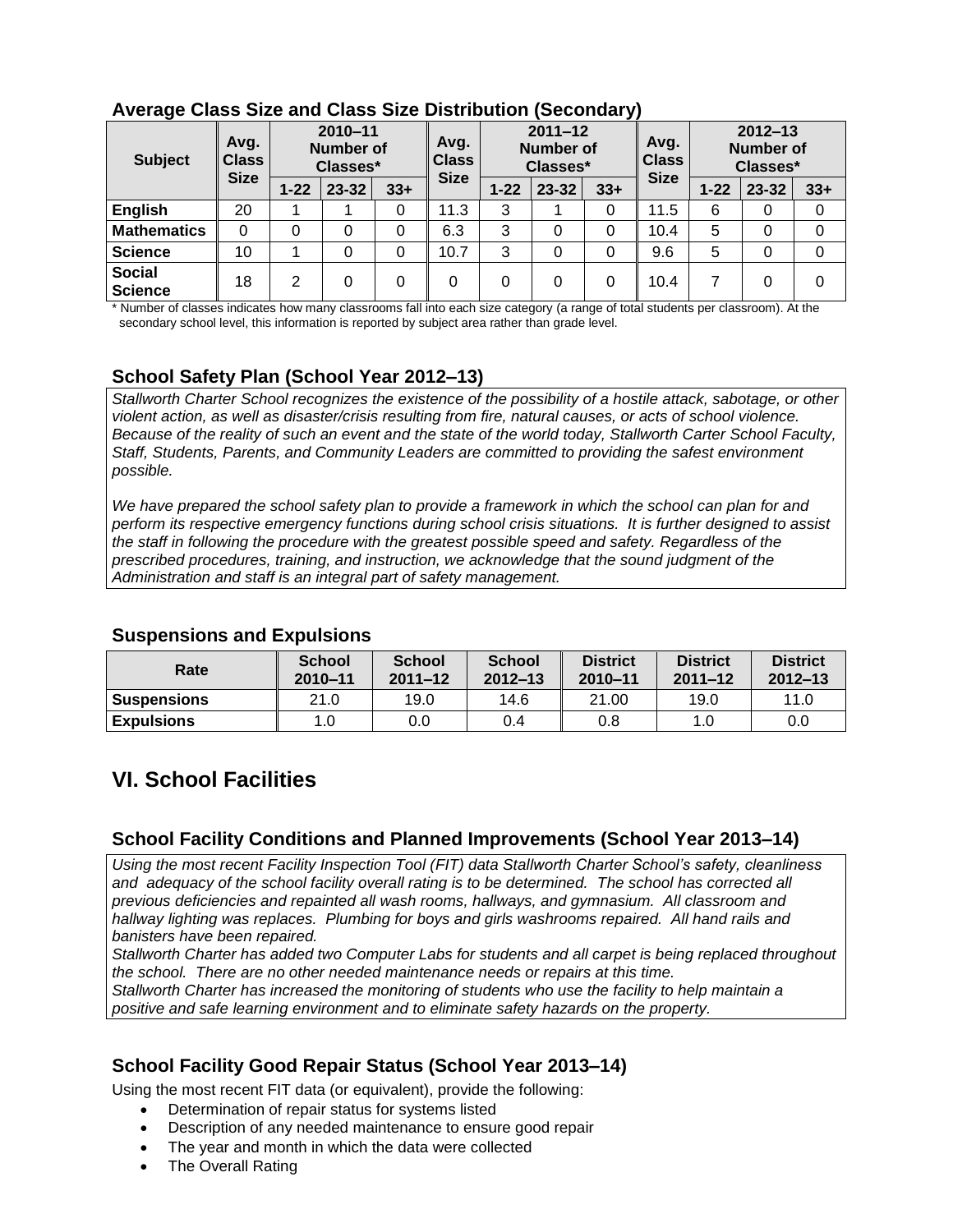| <b>System Inspected</b>                                                 | <b>Repair Needed and</b><br><b>Action Taken or Planned</b> |      |      |                                                                                                                                                 |  |  |
|-------------------------------------------------------------------------|------------------------------------------------------------|------|------|-------------------------------------------------------------------------------------------------------------------------------------------------|--|--|
|                                                                         | Good                                                       | Fair | Poor |                                                                                                                                                 |  |  |
| Systems: Gas Leaks,<br>Mechanical/HVAC, Sewer                           | X                                                          |      |      | The HVAC is repaired by a HVAC<br>contractor and there are no gas leaks. The<br>Mechanical system is in great operating<br>condition.           |  |  |
| <b>Interior: Interior Surfaces</b>                                      |                                                            | X    |      | The interior surfaces are touched-up or<br>repainted by volunteers. New carpet is<br>being installed throughout the school.                     |  |  |
| <b>Cleanliness: Overall</b><br>Cleanliness, Pest/ Vermin<br>Infestation |                                                            | X    |      | The school uses Clark Pest Control<br>services monthly.                                                                                         |  |  |
| <b>Electrical: Electrical</b>                                           | X                                                          |      |      | The electrical does not need any repairs at<br>this time. All lighting was repaired or<br>replaced where needed.                                |  |  |
| <b>Restrooms/Fountains:</b><br>Restrooms, Sinks/ Fountains              |                                                            | X    |      | The restrooms, sinks ad fountains are<br>repaired by hired construction worker and<br>plumbers.                                                 |  |  |
| <b>Safety: Fire Safety,</b><br>Hazardous Materials                      |                                                            | X    |      | All hazardous materials are locked in<br>closets, and the Fire Department inspects<br>fire extinguishers, exit signs, and sprinkler<br>systems. |  |  |
| <b>Structural: Structural</b><br>Damage, Roofs                          | X                                                          |      |      | The roof and structure do not have any<br>damages.                                                                                              |  |  |
| External: Playground/School<br>Grounds, Windows/<br>Doors/Gates/Fences  |                                                            | X    |      | The playground and the grounds are<br>cleaned by the janitor. The doors,<br>windows, gates and fences are all in great<br>condition.            |  |  |

### **Overall Facility Rate (School Year 2013–14)**

| <b>Overall Rating</b> | <b>Exemplary</b> | Good | Fair | Poor |
|-----------------------|------------------|------|------|------|
|                       |                  |      |      |      |

## **VII. Teachers**

### **Teacher Credentials**

| <b>Teachers</b>                                                                     | <b>School</b><br>$2010 - 11$ | <b>School</b><br>$2011 - 12$ | <b>School</b><br>$2012 - 13$ | <b>District</b><br>$2012 - 13$ |
|-------------------------------------------------------------------------------------|------------------------------|------------------------------|------------------------------|--------------------------------|
| <b>With Full Credential</b>                                                         | 6                            |                              | 10                           | N/D                            |
| <b>Without Full Credential</b>                                                      |                              |                              |                              | N/D                            |
| <b>Teaching Outside Subject Area of</b><br><b>Competence (with full credential)</b> |                              |                              | 0                            | N/D                            |

### **Teacher Misassignments and Vacant Teacher Positions**

| Indicator                                             | $2011 - 12$ | $2012 - 13$ | $2013 - 14$ |
|-------------------------------------------------------|-------------|-------------|-------------|
| <b>Misassignments of Teachers of English Learners</b> |             |             |             |
| Total Teacher Misassignments*                         |             |             |             |
| <b>Vacant Teacher Positions</b>                       |             |             |             |

Note: "Misassignments" refers to the number of positions filled by teachers who lack legal authorization to teach that grade level, subject area, student group, etc.

\* *Total Teacher Misassignments* includes the number of *Misassignments of Teachers of English Learners*.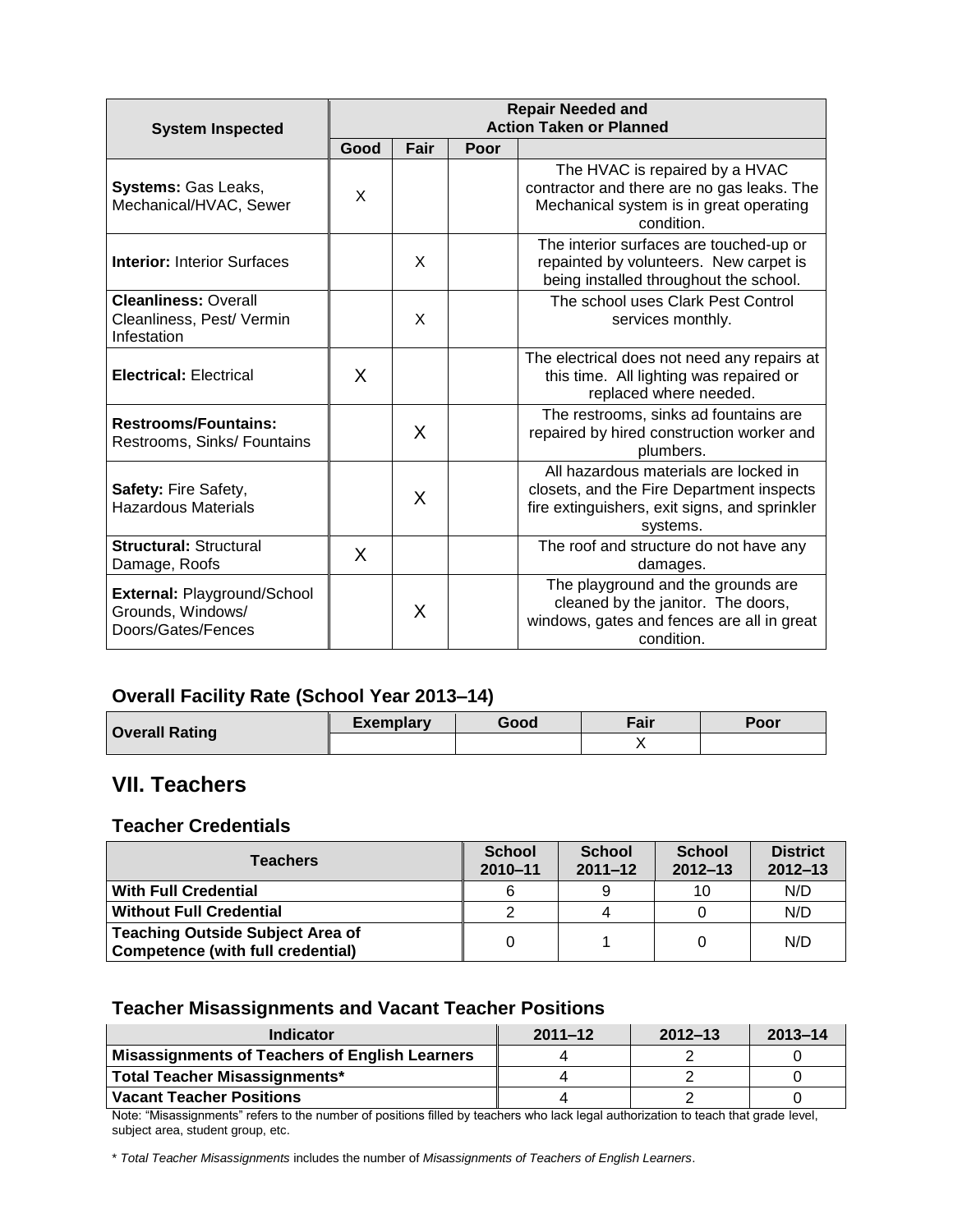### **Core Academic Classes Taught by Highly Qualified Teachers (School Year 2012–13)**

The federal ESEA, also known as NCLB, requires that core academic subjects be taught by Highly Qualified Teachers, defined as having at least a bachelor's degree, an appropriate California teaching credential, and demonstrated core academic subject area competence. For more information, see the CDE Improving Teacher and Principal Quality Web page at [http://www.cde.ca.gov/nclb/sr/tq/.](http://www.cde.ca.gov/nclb/sr/tq/)

| <b>Location of Classes</b>              | <b>Percent of Classes In Core</b><br><b>Academic Subjects</b><br>Taught by<br><b>Highly Qualified Teachers</b> | <b>Percent of Classes In Core</b><br><b>Academic Subjects</b><br><b>Not Taught by</b><br><b>Highly Qualified Teachers</b> |  |  |
|-----------------------------------------|----------------------------------------------------------------------------------------------------------------|---------------------------------------------------------------------------------------------------------------------------|--|--|
| <b>This School</b>                      | 100%                                                                                                           |                                                                                                                           |  |  |
| <b>All Schools in District</b>          | 90.2%                                                                                                          | 90.2%                                                                                                                     |  |  |
| <b>High-Poverty Schools in District</b> | 96%                                                                                                            | 17%                                                                                                                       |  |  |
| <b>Low-Poverty Schools in District</b>  | 97%                                                                                                            | 52%                                                                                                                       |  |  |

Note: High-poverty schools are defined as those schools with student eligibility of approximately 40 percent or more in the free and reduced price meals program. Low-poverty schools are those with student eligibility of approximately 39 percent or less in the free and reduced price meals program.

## **VIII. Support Staff**

### **Academic Counselors and Other Support Staff (School Year 2012–13)**

| <b>Title</b>                                                  | Number of FTE*<br><b>Assigned to School</b> | <b>Average Number of</b><br><b>Students per</b><br><b>Academic Counselor</b> |
|---------------------------------------------------------------|---------------------------------------------|------------------------------------------------------------------------------|
| <b>Academic Counselor</b>                                     | 0                                           | 0                                                                            |
| <b>Counselor (Social/Behavioral or Career</b><br>Development) | 0                                           | N/A                                                                          |
| <b>Library Media Teacher (librarian)</b>                      | 0                                           | N/A                                                                          |
| <b>Library Media Services Staff</b><br>(paraprofessional)     | 0                                           | N/A                                                                          |
| <b>Psychologist</b>                                           | ∩                                           | N/A                                                                          |
| <b>Social Worker</b>                                          |                                             | N/A                                                                          |
| <b>Nurse</b>                                                  | ი                                           | N/A                                                                          |
| <b>Speech/Language/Hearing Specialist</b>                     |                                             | N/A                                                                          |
| <b>Resource Specialist (non-teaching)</b>                     | O                                           | N/A                                                                          |
| <b>Other</b>                                                  | 0                                           | N/A                                                                          |

Note: Cells shaded in black or with N/A values do not require data.

\* One Full Time Equivalent (FTE) equals one staff member working full time; one FTE could also represent two staff members who each work 50 percent of full time.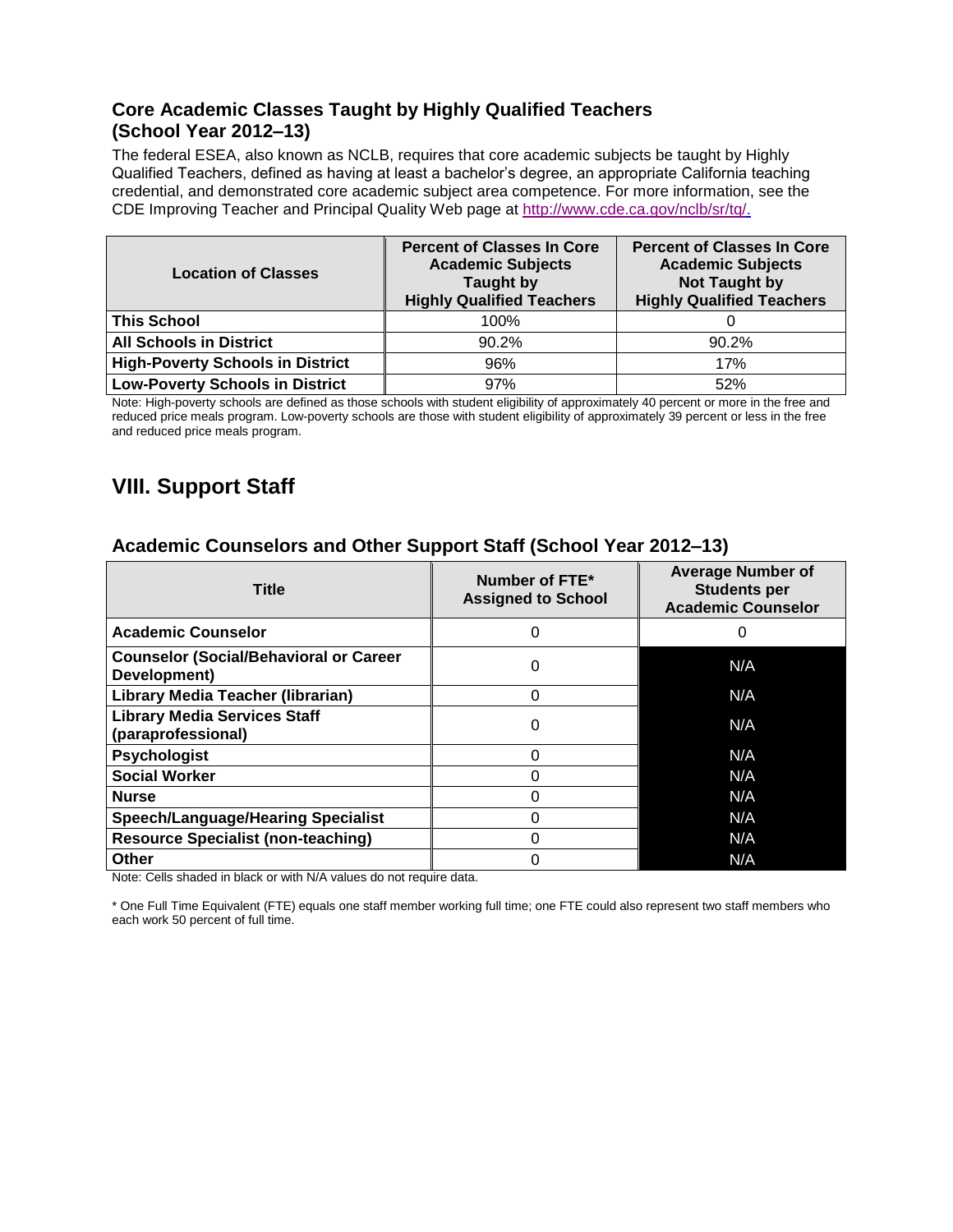## **IX. Curriculum and Instructional Materials**

### **Quality, Currency, Availability of Textbooks and Instructional Materials (School Year 2013–14)**

This section describes whether the textbooks and instructional materials used at the school are from the most recent adoption; whether there are sufficient textbooks and instruction materials for each student; and information about the school's use of any supplemental curriculum or non-adopted textbooks or instructional materials.

| <b>Core Curriculum Area</b>                            | <b>Textbooks and</b><br>instructional<br>materials/year of<br>adoption | From most recent<br>adoption? | <b>Percent students</b><br>lacking own<br>assigned copy |  |
|--------------------------------------------------------|------------------------------------------------------------------------|-------------------------------|---------------------------------------------------------|--|
| <b>Reading/Language Arts</b>                           | 2013                                                                   | 2013                          | $0\%$                                                   |  |
| <b>Mathematics</b>                                     | 2013                                                                   | 2013                          | $0\%$                                                   |  |
| <b>Science</b>                                         | 2013                                                                   | 2013                          | $0\%$                                                   |  |
| <b>History-Social Science</b>                          | 2013                                                                   | 2013                          | $0\%$                                                   |  |
| <b>Foreign Language</b>                                | N/D                                                                    | N/D                           | N/D                                                     |  |
| <b>Health</b>                                          | N/D                                                                    | N/D                           | N/D                                                     |  |
| <b>Visual and Performing Arts</b>                      | N/D                                                                    | N/D                           | N/D                                                     |  |
| <b>Science Laboratory Equipment</b><br>$(grades 9-12)$ | N/D                                                                    | N/D                           | N/D                                                     |  |

#### *Year and month in which data were collected:*

#### **Note: Schools are not required to present SARC information in a tabular format. This template is only a guide. Schools can provide a narrative or other format, as long as it includes all the information requested below:**

List all textbooks and instructional materials used in the school in core subjects (reading/language arts, math, science, and history-social science), including:

- Year they were adopted
- Whether they were selected from the most recent list of standards-based materials adopted by the State Board of Education (SBE) or local governing board
- Percent of students who lack their own assigned textbooks and/or instructional materials\*
- For kindergarten through grade 8 (K-8), include any supplemental curriculum adopted by local governing board

\*If an insufficiency exists, the description must identify the percent of students who lack sufficient textbooks and instructional materials. Be sure to use the most recent available data collected by the LEA and **note the year and month in which the data were collected**.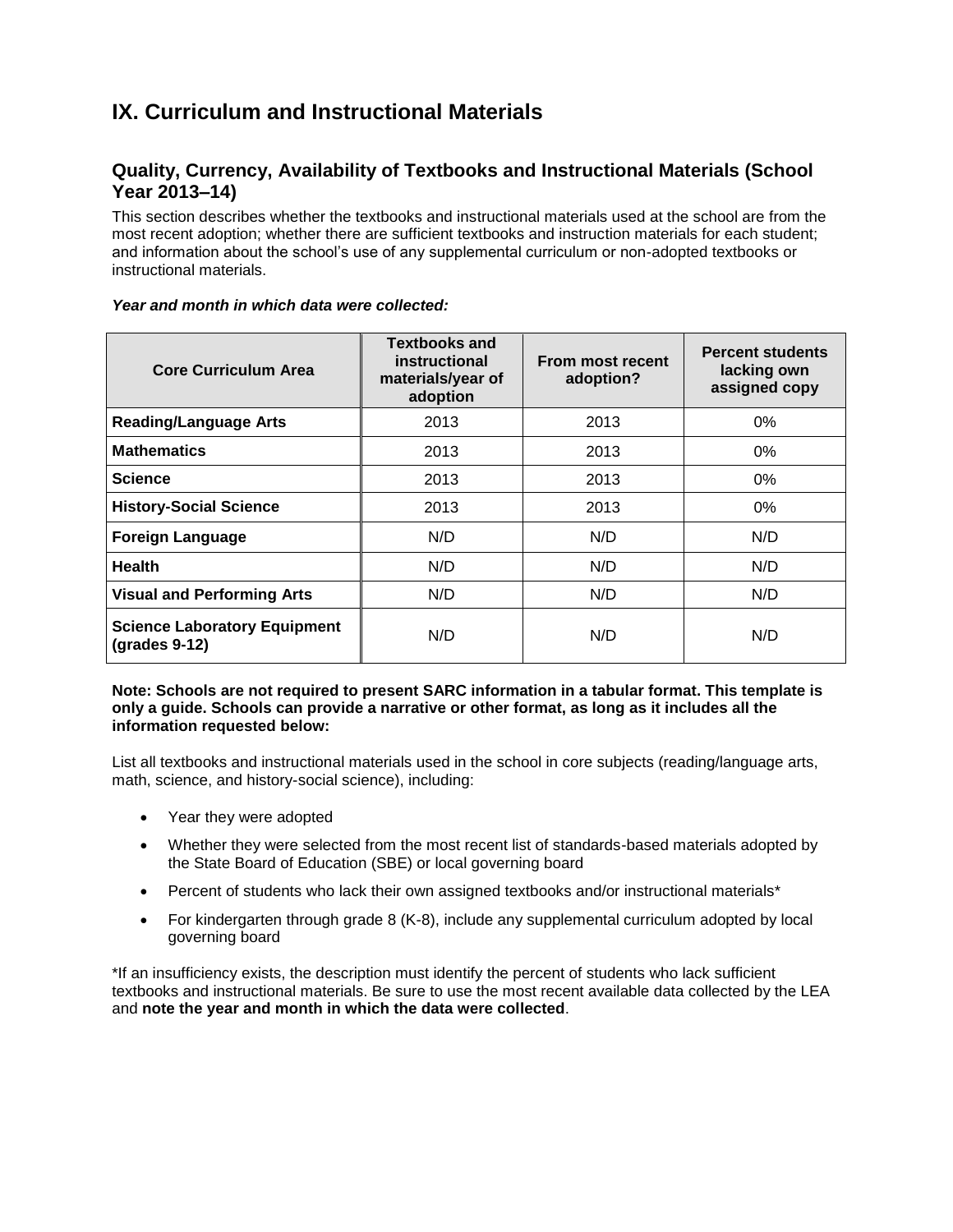## **X. School Finances**

| Level                                                   | <b>Total</b><br><b>Expenditures</b><br><b>Per Pupil</b> | <b>Expenditures</b><br><b>Per Pupil</b><br>(Supplemental/<br><b>Restricted)</b> | <b>Expenditures</b><br><b>Per Pupil</b><br>(Basic/<br>Unrestricted) | Average<br><b>Teacher</b><br><b>Salary</b> |
|---------------------------------------------------------|---------------------------------------------------------|---------------------------------------------------------------------------------|---------------------------------------------------------------------|--------------------------------------------|
| <b>School Site</b>                                      | \$9,004                                                 | \$2,507                                                                         | \$6,497                                                             | \$32,133                                   |
| <b>District</b>                                         | N/A                                                     | N/A                                                                             | \$9,018                                                             | \$61,007                                   |
| <b>Percent Difference - School Site</b><br>and District | N/A                                                     | N/A                                                                             | 72%                                                                 | 90%                                        |
| <b>State</b>                                            | N/A                                                     | N/A                                                                             | \$8,832                                                             | \$68,531                                   |
| <b>Percent Difference - School Site</b><br>and State    | N/A                                                     | N/A                                                                             | 74%                                                                 | 113%                                       |

### **Expenditures Per Pupil and School Site Teacher Salaries (Fiscal Year 2011–12)**

Note: Cells shaded in black or with N/A values do not require data.

*Supplemental/Restricted* expenditures come from money whose use is controlled by law or by a donor. Money that is designated for specific purposes by the district or governing board is not considered restricted. *Basic/unrestricted* expenditures are from money whose use, except for general guidelines, is not controlled by law or by a donor.

For detailed information on school expenditures for all districts in California, see the CDE Current Expense of Education & Per-pupil Spending Web page at [http://www.cde.ca.gov/ds/fd/ec/.](http://www.cde.ca.gov/ds/fd/ec/) For information on teacher salaries for all districts in California, see the CDE Certificated Salaries & Benefits Web page at [http://www.cde.ca.gov/ds/fd/cs/.](http://www.cde.ca.gov/ds/fd/cs/) To look up expenditures and salaries for a specific school district, see the Ed-Data Web site at: [http://www.ed-data.org.](http://www.ed-data.org/)

### **Types of Services Funded (Fiscal Year 2012–13)**

*Stallworth Charter School provides tutors for Mathematics and Language Arts as a push-in within the classrooms. Students scoring basic and below basic are given extra tutoring time with the tutors. To provide additional support Stallworth Charter has an Afterschool Program. Resources are provided to students with an IEP or 504 Plan. School to house, house to school transportation is provided for grades K-12, and for field trips. Homework time is scheduled during the After School Program in addition to other activities. During this time staff members are available to answer homework questions and provide help as needed. The homework area will be kept silent to help the student's concentration. Students are also separated by grade to help with individual assistance that all students may need. Parents and their children are responsible for reviewing homework at home.* 

### **Teacher and Administrative Salaries (Fiscal Year 2011–12)**

| Category                                             | <b>District</b><br><b>Amount</b> | <b>State Average</b><br><b>For Districts</b><br><b>In Same Category</b> |  |
|------------------------------------------------------|----------------------------------|-------------------------------------------------------------------------|--|
| <b>Beginning Teacher Salary</b>                      | \$33,193                         | \$38,390                                                                |  |
| <b>Mid-Range Teacher Salary</b>                      | \$61,007                         | \$55,793                                                                |  |
| <b>Highest Teacher Salary</b>                        | \$75,113                         | \$72,306                                                                |  |
| <b>Average Principal Salary (Elementary)</b>         | \$104,003                        | \$88,846                                                                |  |
| <b>Average Principal Salary (Middle)</b>             | \$106,714                        | \$92,801                                                                |  |
| <b>Average Principal Salary (High)</b>               | \$106,714                        | \$95,916                                                                |  |
| <b>Superintendent Salary</b>                         | \$232,300                        | \$116,026                                                               |  |
| <b>Percent of Budget for Teacher Salaries</b>        | 37%                              | 34%                                                                     |  |
| <b>Percent of Budget for Administrative Salaries</b> | 6%                               | 6.64%                                                                   |  |

For detailed information on salaries, see the CDE Certificated Salaries & Benefits Web page at [http://www.cde.ca.gov/ds/fd/cs/.](http://www.cde.ca.gov/ds/fd/cs/)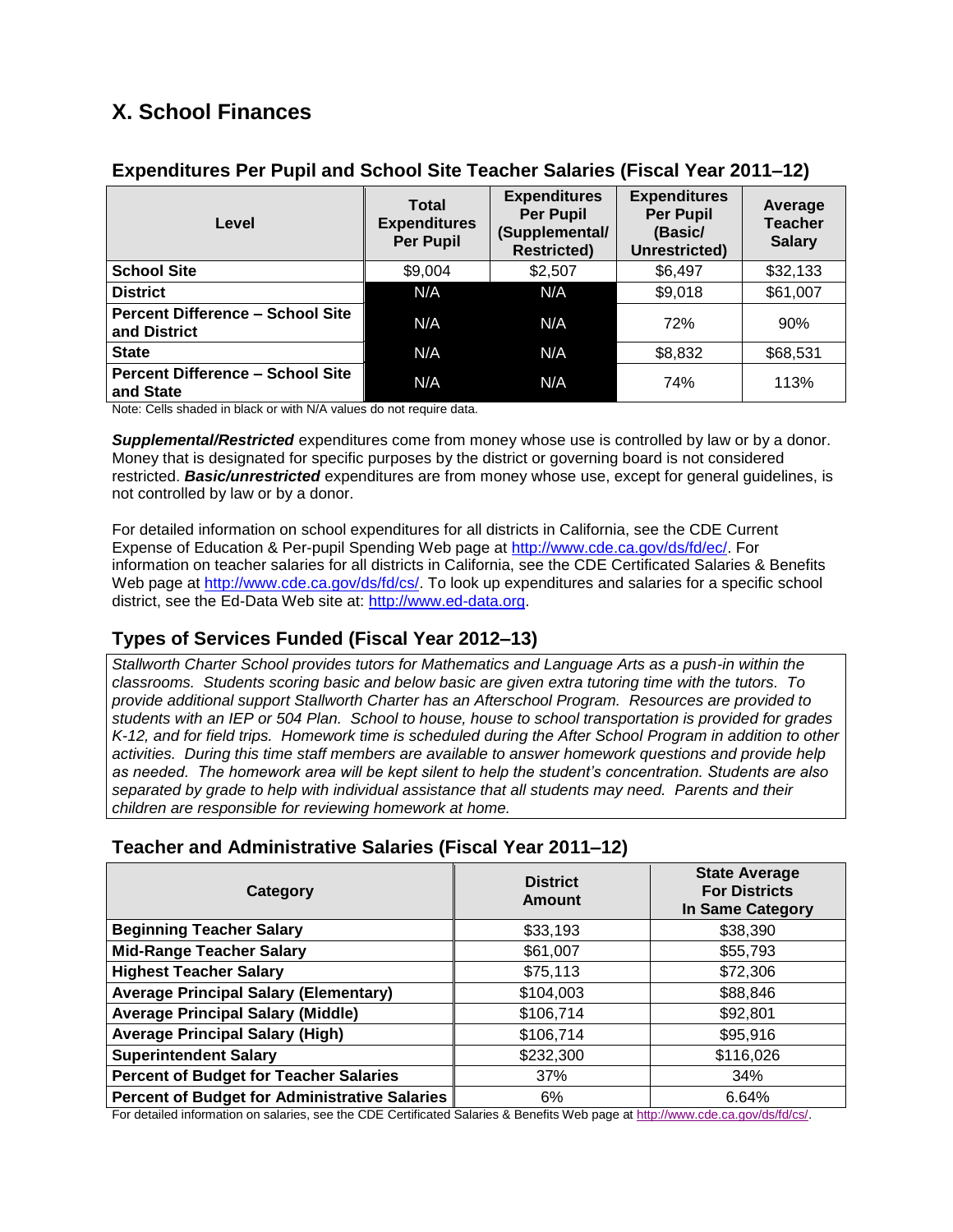## **XI. School Completion and Postsecondary Preparation**

### **Admission Requirements for California's Public Universities**

### **University of California**

Admission requirements for the University of California (UC) follow guidelines set forth in the Master Plan, which requires that the top one-eighth of the state's high school graduates, as well as those transfer students who have successfully completed specified college course work, be eligible for admission to the UC. These requirements are designed to ensure that all eligible students are adequately prepared for University-level work.

For general admissions requirements, please visit the UC Admissions Information Web page at [http://www.universityofcalifornia.edu/admissions/.](http://www.universityofcalifornia.edu/admissions/)

#### **California State University**

Eligibility for admission to the California State University (CSU) is determined by three factors:

- Specific high school courses
- Grades in specified courses and test scores
- Graduation from high school

Some campuses have higher standards for particular majors or students who live outside the local campus area. Because of the number of students who apply, a few campuses have higher standards (supplementary admission criteria) for all applicants. Most CSU campuses have local admission guarantee policies for students who graduate or transfer from high schools and colleges that are historically served by a CSU campus in that region. For admission, application, and fee information see the CSU Web page at [http://www.calstate.edu/admission/admission.shtml.](http://www.calstate.edu/admission/admission.shtml)

#### **Dropout Rate and Graduation Rate**

| Indicator              | <b>School</b>                                                                   |       | <b>District</b> |       |       | <b>State</b> |       |       |       |
|------------------------|---------------------------------------------------------------------------------|-------|-----------------|-------|-------|--------------|-------|-------|-------|
|                        | 2009-10  2010-11  2011-12  2009-10  2010-11  2011-12  2009-10  2010-11  2011-12 |       |                 |       |       |              |       |       |       |
| <b>Dropout Rate</b>    | 75%                                                                             | 69%   | 50%             | 27.9% | 26.5% | 19.4%        | 16.6% | 14.4% | 13.1% |
| <b>Graduation Rate</b> | 25%                                                                             | 30.8% | 25%             | 72.2% | 73.5% | 71.1%        | 83.4% | 85.6% | 78.9% |

#### **Completion of High School Graduation Requirements**

This table displays, by student group, the number of students who were a part of the school's most recent graduating class for which CDE has available data and meet all state and local graduation requirements for grade twelve completion, including having passed both the ELA and mathematics portions of the CAHSEE or received a local waiver or state exemption.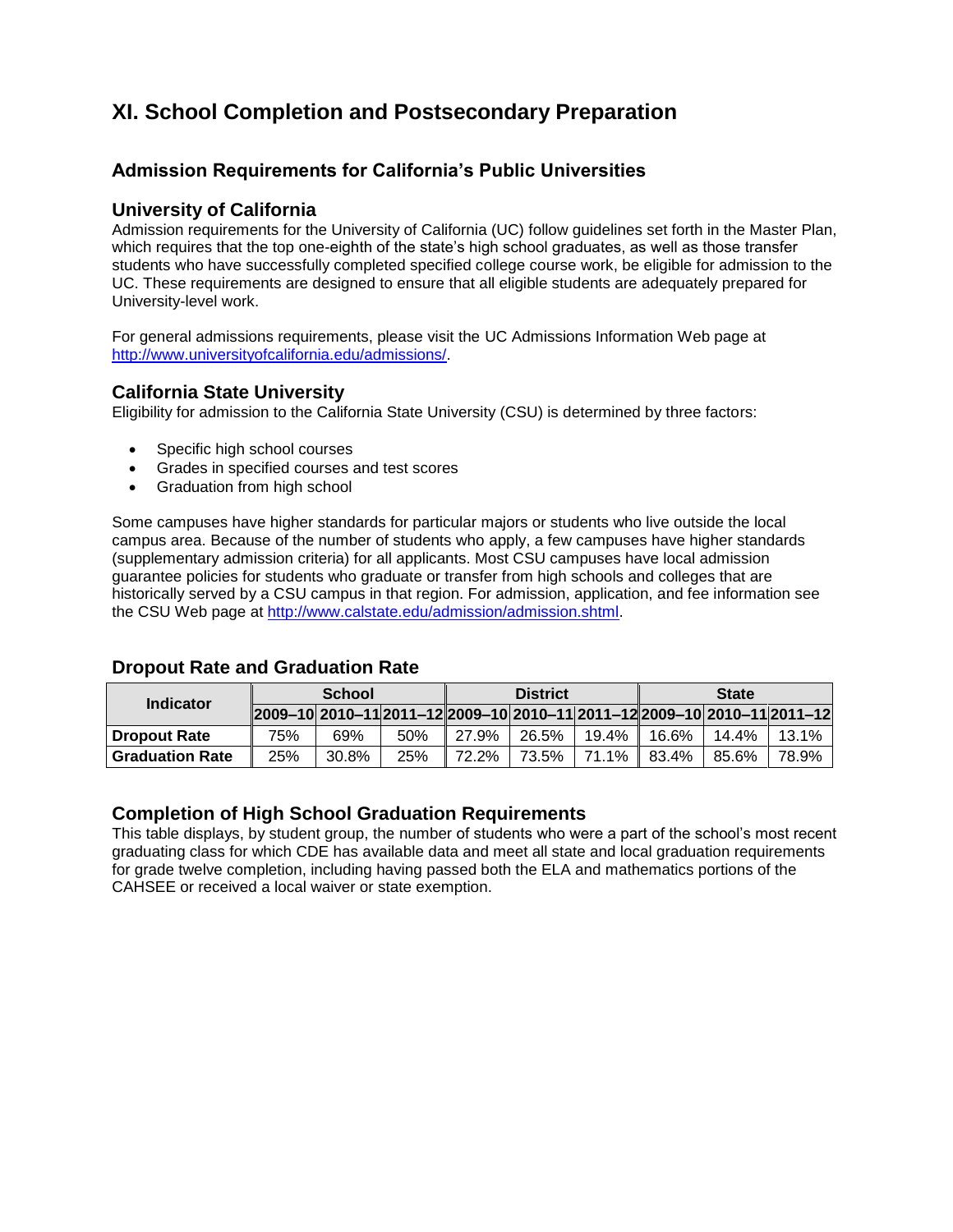### **Graduating Class of 2012**

| Group                                  | <b>School</b> | <b>District</b> | <b>State</b> |
|----------------------------------------|---------------|-----------------|--------------|
| <b>All Students</b>                    | 20            | 1,699           | 395,098      |
| <b>Black or African American</b>       | 13            | 315             | 39,104       |
| American Indian or Alaska Native       | 0             | 116             | 4,008        |
| Asian                                  | 0             | 302             | 44,774       |
| <b>Filipino</b>                        | 0             | 132             | 13,736       |
| <b>Hispanic or Latino</b>              | 0             | 1.310           | 243,384      |
| Native Hawaiian or Pacific Islander    | 0             | 17              | 3,192        |
| White                                  | 0             | 194             | 142,897      |
| <b>Two or More Races</b>               | 0             | O               | 7,723        |
| <b>Socioeconomically Disadvantaged</b> | 17            | 2.062           | 324,372      |
| <b>English Learners</b>                | 0             | 456             | 99,753       |
| <b>Students with Disabilities</b>      | 0             | 250             | 56,865       |

### **Career Technical Education Programs (School Year 2012–13)**

 *Programs and classes are offered that specifically focus on career preparation and preparation for work: For focus on possible future careers, Stallworth Charter School has implemented the 7/8th grade Crown Eagles Leadership class and the 5/6th grade Mighty Eagles Leadership class to teach goal setting, leadership, and team building skills along with a school-wide Positive Behavior Intervention Support (PBIS) class to enhance career preparation. In addition, students are introduced to various professions through two calendar career week initiatives geared to expose students to possible career focus.* 

 *How these programs and classes are integrated with academic courses and how they support academic achievement: Leadership classes scheduled as extra curricula for middle school students to enhance their focus on career and college readiness. SuccessMaker is an individualized tutoring computer program designed to increase students' performance in reading and math. It tracks their performance and sets target goals to supplement their ELA/ Math course to increase skill levels needed for choice careers, which is scheduled around the students' course-work throughout the day. The PBIS program is scheduled for the first class of the day to students school-wide.*

 *How the school addresses the needs of all students in career preparation and/or preparation for work, including needs unique to defined special populations of students: Stallworth Charter School has implemented an Response to Intervention (RTI) program to meet the holistic needs of the students, which is a 3 tier program that has a universal tier designed for positive cultural influence that emphasizes future careers and academic success through programs that inform students of the steps needed to meet their career choices.*

 *The measurable outcomes of these programs and classes, and how they are evaluated: The outcome are measured through data gathering systems such as School Wide Information System (SWIS) for PBIS, Measure of Academic Progress (MAP) for content course, SuccessMaker for reading and math, Specific Measurable Attainable Realistic Timely (SMART) goals assessments for instruction and persona l careers choices.* 

 *State the primary representative of the district's Career Technology Education (CTE) advisory committee and the industries represented on the committee: Since we are a small school consisting of a student population less than 200 students, our committee members' overlap consisting of the executive director, school administration, board members, teachers, resource specialist, neighboring universities, and parents.*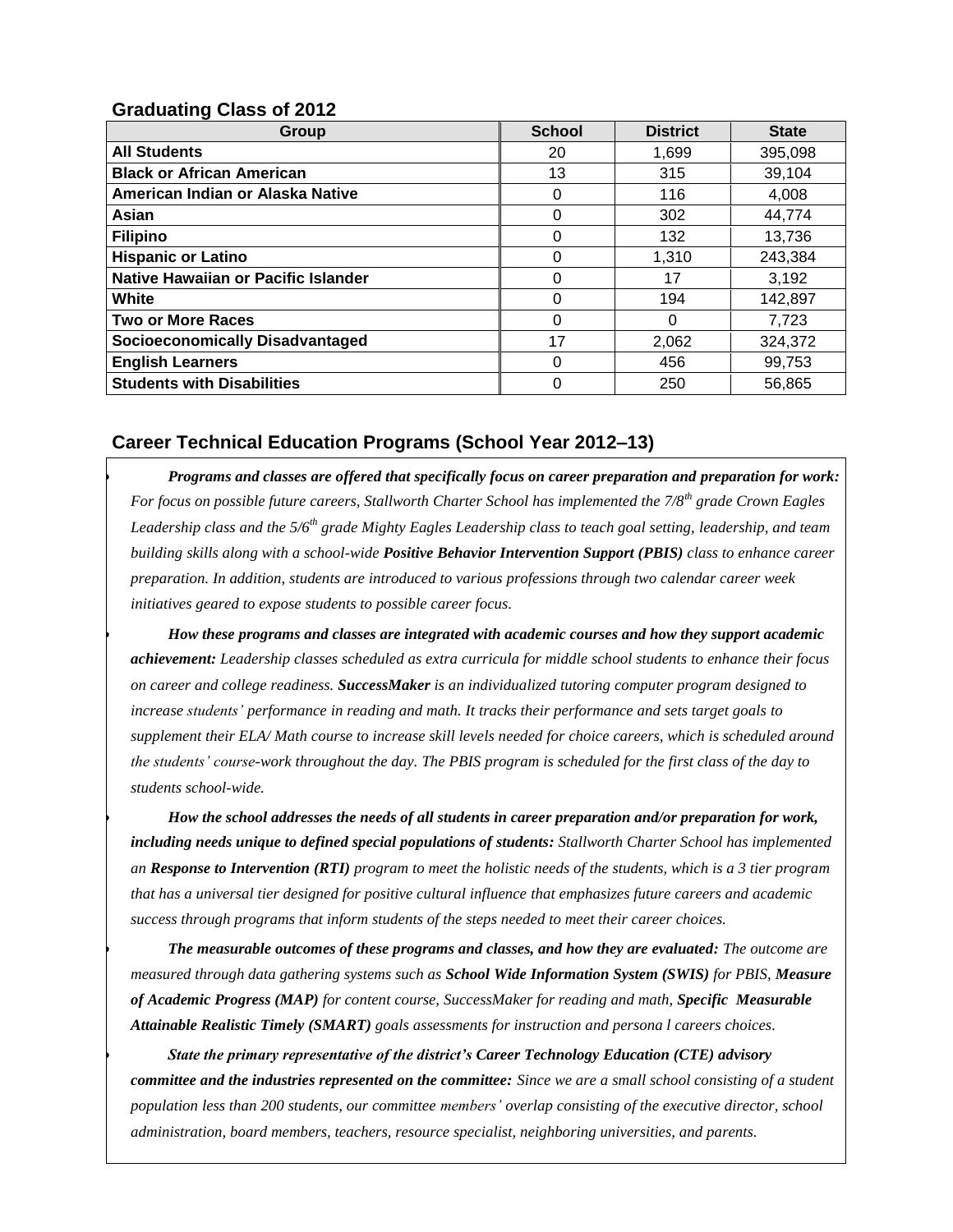## **Career Technical Education Participation (School Year 2012–13)**

| <b>Measure</b>                                                                                                    | <b>CTE Program Participation</b> |
|-------------------------------------------------------------------------------------------------------------------|----------------------------------|
| Number of pupils participating in CTE                                                                             |                                  |
| Percent of pupils completing a CTE program and earning a high<br>school diploma                                   |                                  |
| Percent of CTE courses sequenced or articulated between the<br>school and institutions of postsecondary education |                                  |

## **Courses for University of California and/or California State University Admission**

| <b>UC/CSU Course Measure</b>                                                     | <b>Percent</b> |
|----------------------------------------------------------------------------------|----------------|
| 2012–13 Students Enrolled in Courses Required for UC/CSU<br>  Admission          |                |
| ∣ 2011–12 Graduates Who Completed All Courses Required for<br>  UC/CSU Admission |                |